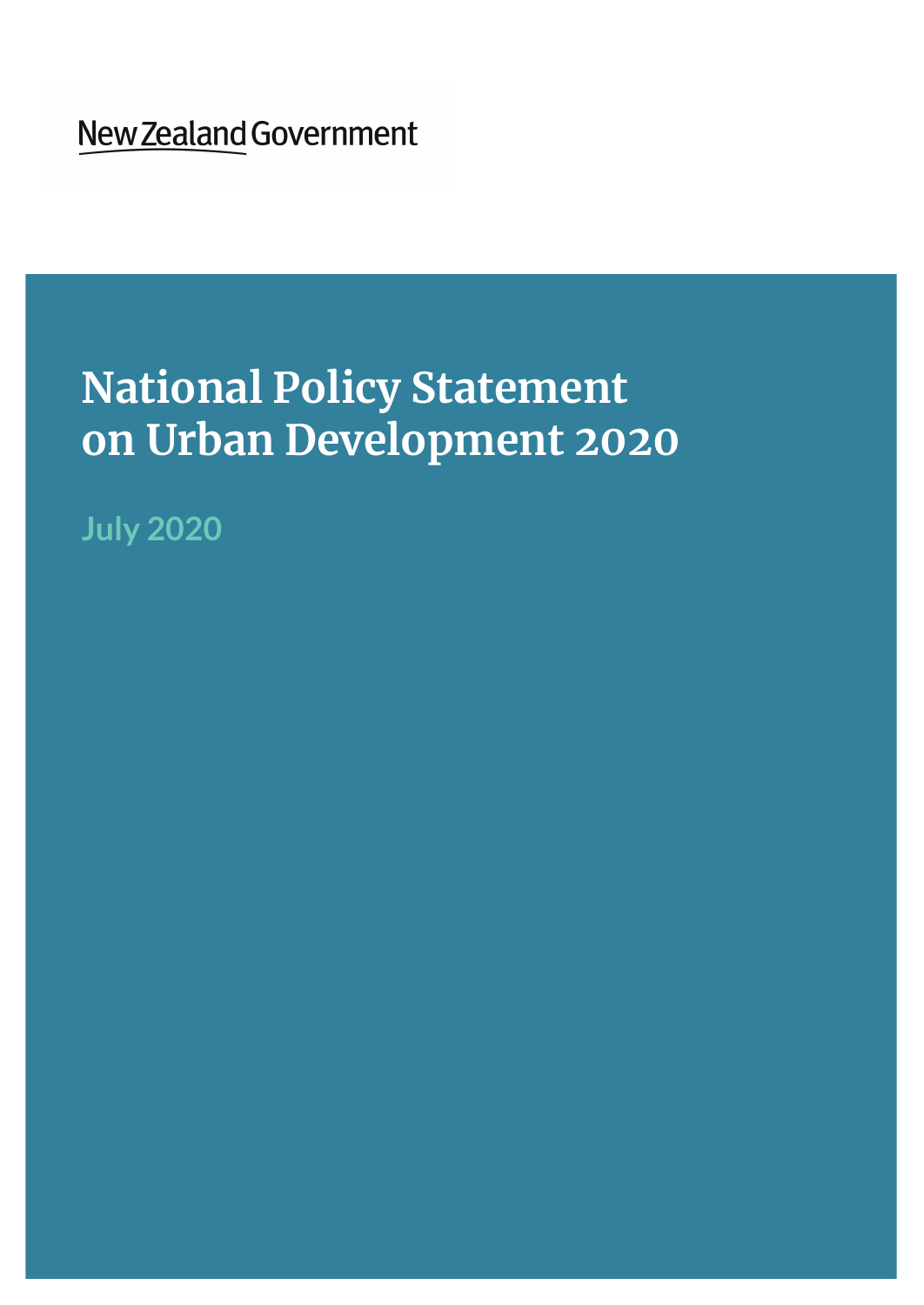This National Policy Statement was approved by the Governor-General under section 52(2) of the Resource Management Act 1991 on 20 July 2020, and is published by the Minister for the Environment under section 54 of that Act.

This National Policy Statement replaces the National Policy Statement on Urban Development Capacity 2016.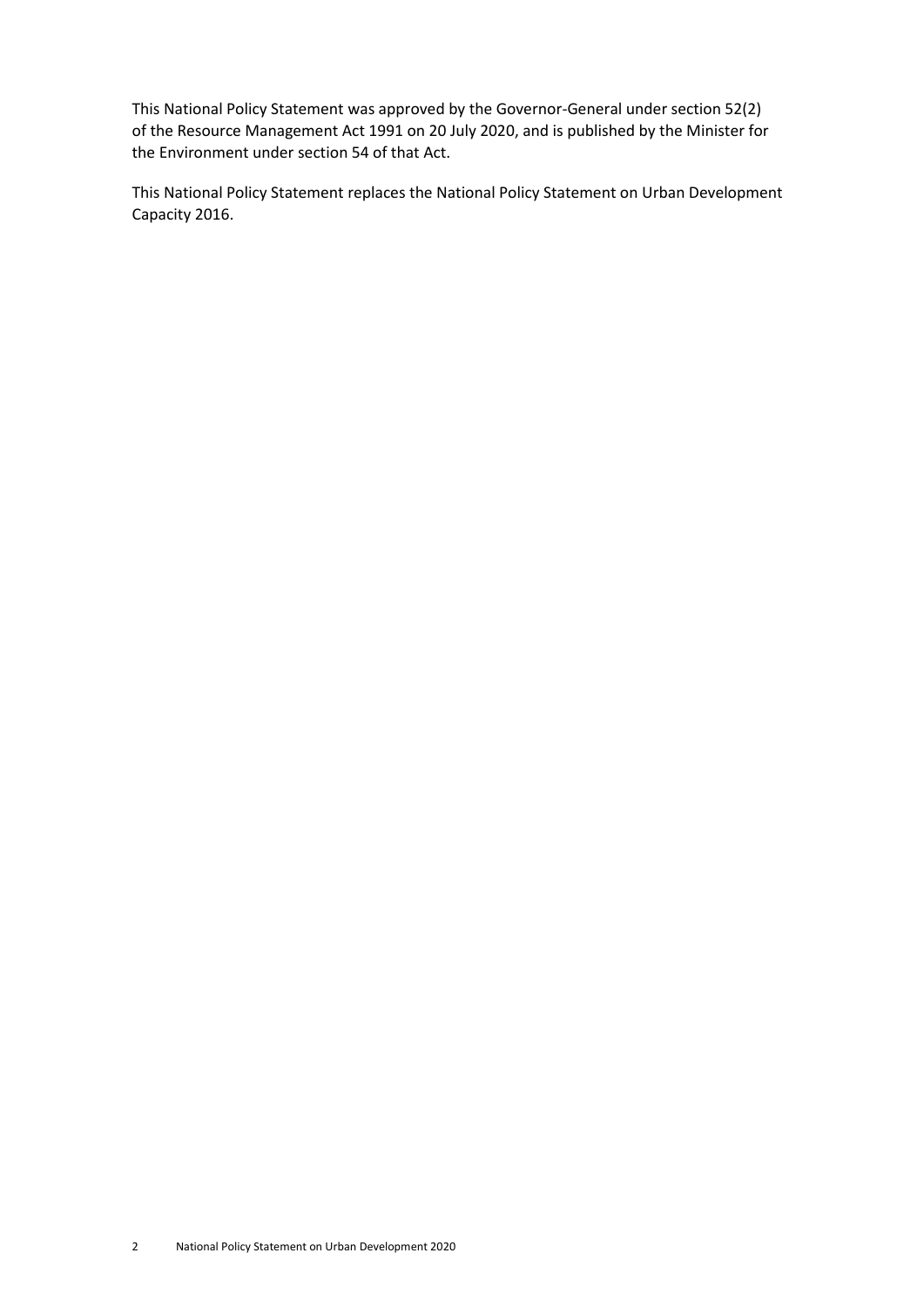## **Contents**

|                  | <b>Part 1: Preliminary provisions</b>                    | 5  |
|------------------|----------------------------------------------------------|----|
| 1.1              | Title                                                    | 5  |
| 1.2              | Commencement                                             | 5  |
| 1.3              | Application                                              | 5  |
| 1.4              | Definitions                                              | 5  |
| 1.5              | Implementation by tier 3 local authorities               | 9  |
| 1.6              | Incorporation by reference                               | 9  |
|                  | Part 2: Objectives and policies                          | 10 |
| 2.1              | Objectives                                               | 10 |
| $2.2\phantom{0}$ | Policies                                                 | 10 |
|                  | <b>Part 3: Implementation</b>                            | 14 |
| 3.1              | Outline of part                                          | 14 |
|                  | Subpart 1 - Providing development capacity               | 14 |
| 3.2              | Sufficient development capacity for housing              | 14 |
| 3.3              | Sufficient development capacity for business land        | 14 |
| 3.4              | Meaning of plan-enabled and infrastructure-ready         | 15 |
| 3.5              | Availability of additional infrastructure                | 15 |
| 3.6              | Housing bottom lines for tier 1 and 2 urban environments | 15 |
| 3.7              | When there is insufficient development capacity          | 16 |
|                  | Subpart 2 - Responsive planning                          | 16 |
| 3.8              | Unanticipated or out-of-sequence developments            | 16 |
|                  | Subpart 3 - Evidence-based decision-making               | 17 |
|                  | 3.9 Monitoring requirements                              | 17 |
|                  | 3.10 Assessing demand and development capacity           | 17 |
|                  | 3.11 Using evidence and analysis                         | 18 |
|                  | Subpart 4 - Future Development Strategy (FDS)            | 18 |
|                  | 3.12 Preparation of FDS                                  | 18 |
| 3.13             | Purpose and content of FDS                               | 18 |
|                  | 3.14 What FDSs are informed by                           | 19 |
| 3.15             | Consultation and engagement                              | 19 |
| 3.16             | Review of FDS                                            | 20 |
| 3.17             | <b>Effect of FDS</b>                                     | 20 |
| 3.18             | FDS implementation plan                                  | 20 |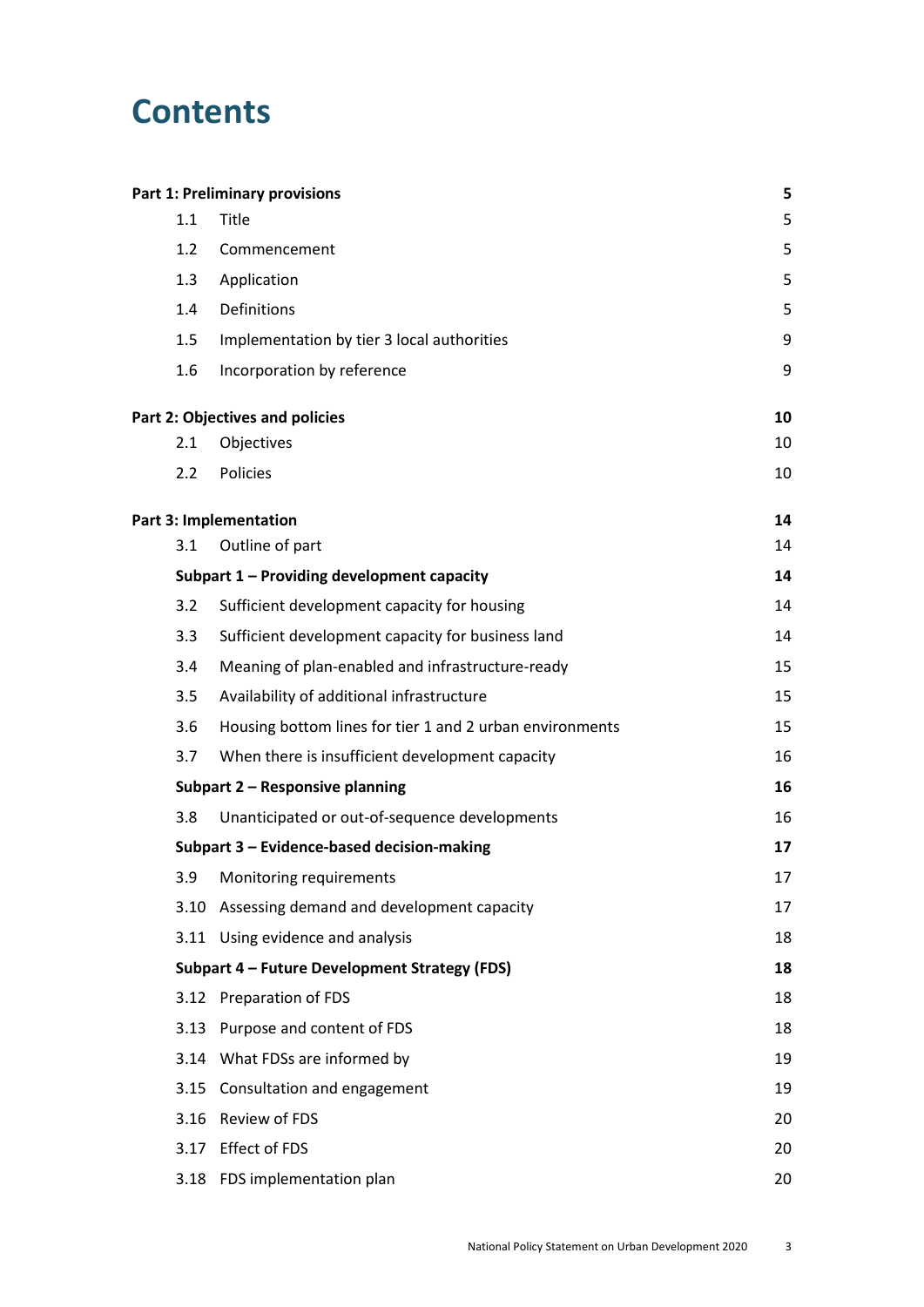|                |      | Subpart 5 - Housing and Business Development Capacity Assessment (HBA)    | 21 |
|----------------|------|---------------------------------------------------------------------------|----|
|                |      | 3.19 Obligation to prepare HBA                                            | 21 |
|                |      | 3.20 Purpose of HBA                                                       | 21 |
|                |      | 3.21 Involving development sector and others                              | 21 |
|                |      | 3.22 Competitiveness margin                                               | 22 |
|                | 3.23 | Analysis of housing market and impact of planning                         | 22 |
|                | 3.24 | Housing demand assessment                                                 | 22 |
|                | 3.25 | Housing development capacity assessment                                   | 23 |
|                |      | 3.26 Estimating what is feasible and reasonably expected to be realised   | 23 |
|                | 3.27 | Assessment of sufficient development capacity for housing                 | 24 |
|                |      | 3.28 Business land demand assessment                                      | 24 |
|                |      | 3.29 Business land development capacity assessment                        | 25 |
|                |      | 3.30 Assessment of sufficient development capacity for business land      | 25 |
|                |      | Subpart 6 - Intensification in tier 1 urban environments                  | 26 |
|                |      | 3.31 Tier 1 territorial authorities implementing intensification policies | 26 |
|                |      | 3.32 Qualifying matters                                                   | 26 |
|                |      | 3.33 Requirements if qualifying matter applies                            | 27 |
|                |      | 3.34 Effects on consideration of resource consents                        | 27 |
|                |      | Subpart 7 - Development outcomes for zones                                | 27 |
|                |      | 3.35 Development outcomes for zones                                       | 27 |
|                |      | 3.36 Development outcomes consistent with intensification policies        | 28 |
|                |      | 3.37 Monitoring development outcomes                                      | 28 |
|                |      | Subpart $8 - Car$ parking                                                 | 28 |
|                |      | 3.38 Car parking                                                          | 28 |
| Part 4: Timing |      |                                                                           | 30 |
|                | 4.1  | Timeframes for implementation                                             | 30 |
|                |      | Appendix: Tier 1 and tier 2 urban environments and local authorities      | 31 |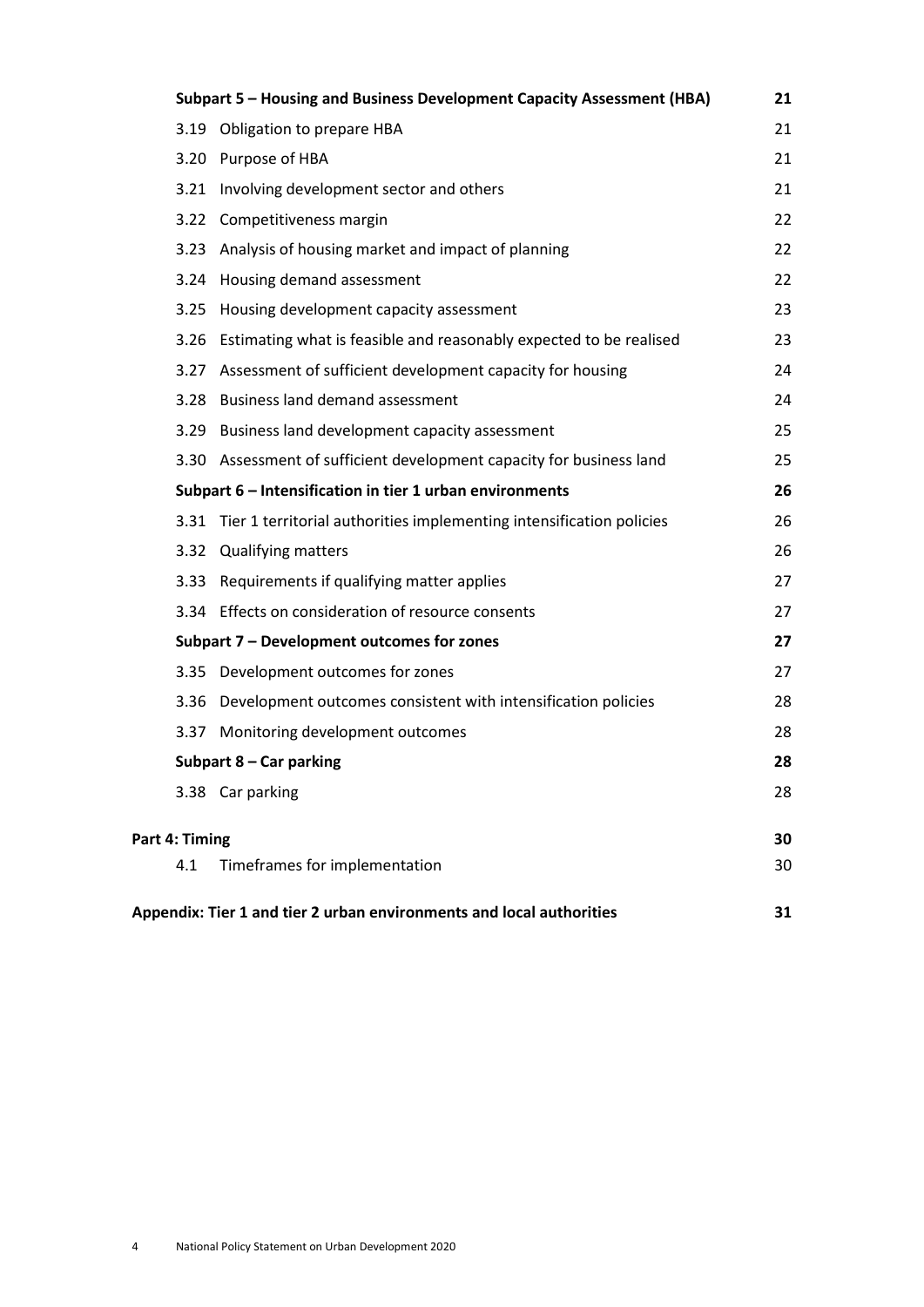## <span id="page-4-0"></span>**Part 1: Preliminary provisions**

#### <span id="page-4-1"></span>**1.1 Title**

 $(1)$ This is the National Policy Statement on Urban Development 2020.

#### <span id="page-4-2"></span>**1.2 Commencement**

- $(1)$ This National Policy Statement comes into force on 20 August 2020.
- $(2)$ *See* Part 4, which sets out timeframes for complying with different parts of this National Policy Statement.

#### <span id="page-4-3"></span>**1.3 Application**

- $(1)$ This National Policy Statement applies to:
	- $(a)$ all local authorities that have all or part of an urban environment within their district or region (ie, tier 1, 2 and 3 local authorities); and
	- $(b)$ planning decisions by any local authority that affect an urban environment.
- $(2)$ However, some objectives, policies, and provisions in Parts 3 and 4 apply only to tier 1, 2, or 3 local authorities.

#### <span id="page-4-4"></span>**1.4 Interpretation**

 $(1)$ In this National Policy Statement:

**accessible car park** means a car park designed and marked (for instance, in accordance with the mobility car parking scheme) for use by persons with a disability or with limited mobility

**Act** means the Resource Management Act 1991

**active transport** means forms of transport that involve physical exercise, such as walking or cycling, and includes transport that may use a mobility aid such as a wheelchair

**additional infrastructure** means:

- $(a)$ public open space
- $(b)$ community infrastructure as defined in section 197 of the Local Government Act 2002
- land transport (as defined in the Land Transport Management Act 2003) that is  $(c)$ not controlled by local authorities
- (d) social infrastructure, such as schools and healthcare facilities
- (e) a network operated for the purpose of telecommunications (as defined in section 5 of the Telecommunications Act 2001)
- a network operated for the purpose of transmitting or distributing electricity  $(f)$ or gas

**business land** means land that is zoned, or identified in an FDS or similar strategy or plan, for business uses in urban environments, including but not limited to land in the following: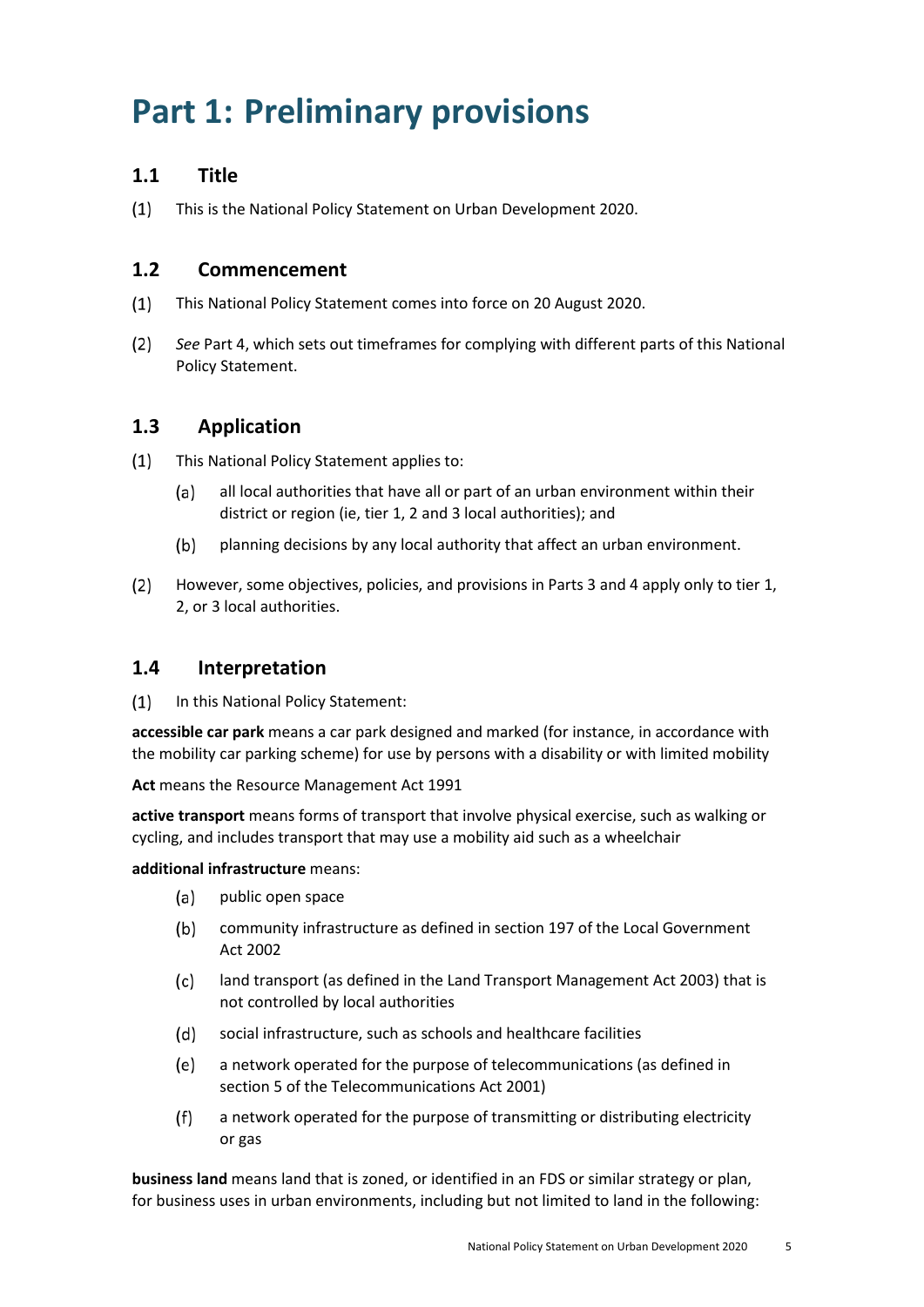- $(a)$ any industrial zone
- $(b)$ the commercial zone
- (c) the large format retail zone
- any centre zone, to the extent it allows business uses (d)
- (e) the mixed use zone, to the extent it allows business uses
- $(f)$ any special purpose zone, to the extent it allows business uses

**centre zone** means any of the following zones:

- (a) city centre zone
- $(b)$ metropolitan centre zone
- (c) town centre zone
- $(d)$ local centre zone
- (e) neighbourhood centre zone

**commencement date** means the date on which this National Policy Statement comes into force (*see* clause 1.2)

**community services** means the following:

- (a) community facilities
- $(b)$ educational facilities
- $(c)$ those commercial activities that serve the needs of the community

**competitiveness margin** means the margin referred to in clause 3.22

**decision-maker** means any person exercising functions or powers under the Act

**development capacity** means the capacity of land to be developed for housing or for business use, based on:

- the zoning, objectives, policies, rules, and overlays that apply in the relevant (a) proposed and operative RMA planning documents; and
- $(b)$ the provision of adequate development infrastructure to support the development of land for housing or business use

**development infrastructure** means the following, to the extent they are controlled by a local authority or council controlled organisation (as defined in section 6 of the Local Government Act 2002):

- $(a)$ network infrastructure for water supply, wastewater, or stormwater
- $(b)$ land transport (as defined in section 5 of the Land Transport Management Act 2003)

**FDS** means the Future Development Strategy required by subpart 4 of Part 3

**feasible** means:

for the short term or medium term, commercially viable to a developer based on (a) the current relationship between costs and revenue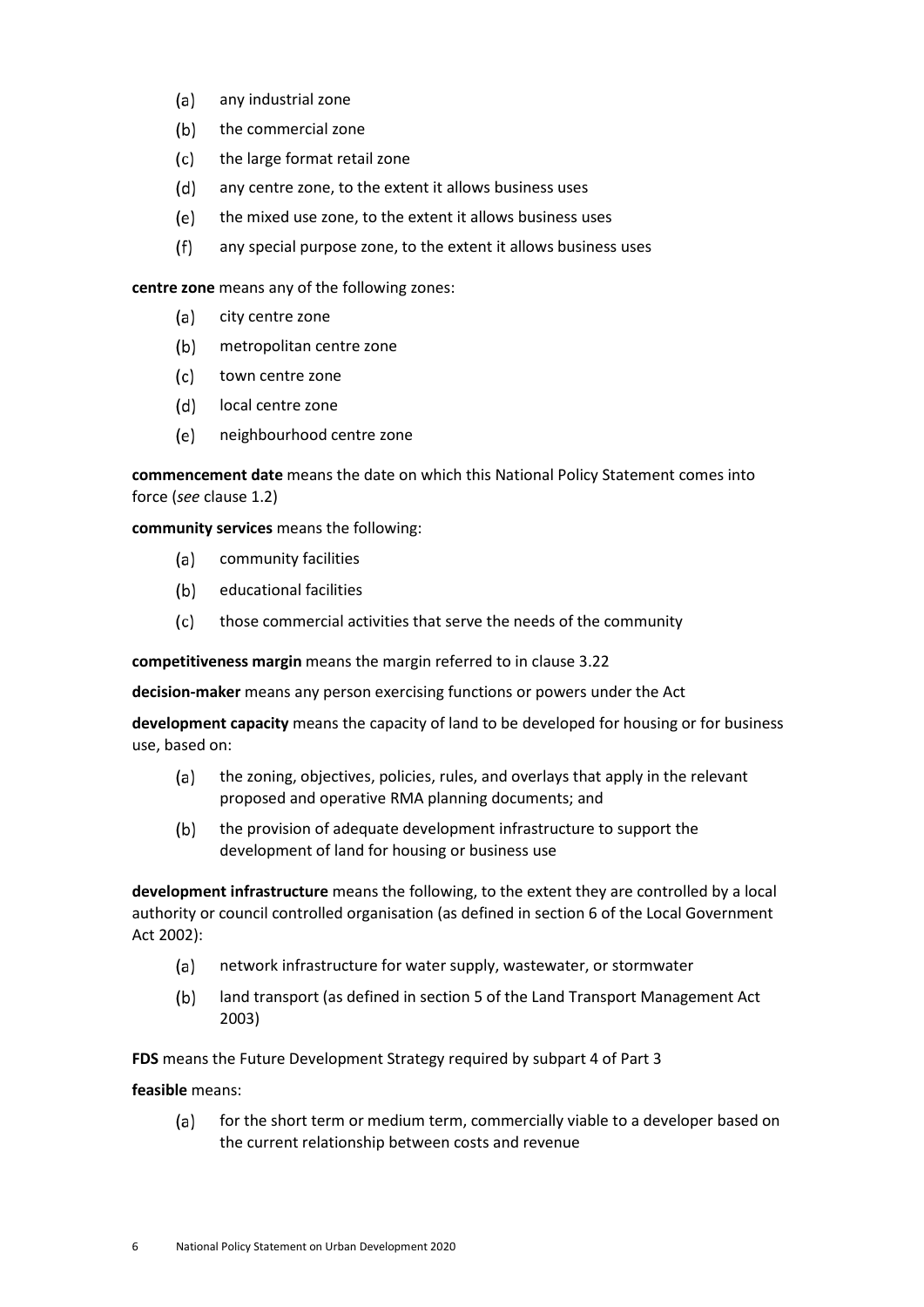$(b)$ for the long term, commercially viable to a developer based on the current relationship between costs and revenue, or on any reasonable adjustment to that relationship

**HBA** means the Housing and Business Development Capacity Assessment required by subpart 5 of Part 3

**infrastructure-ready** has the meaning in clause 3.4(3)

**long term** means between 10 and 30 years

**long-term plan** means a long-term plan (including the infrastructure strategy required to be included in it) adopted by a local authority under section 93 of the Local Government Act 2002

**medium term** means between 3 and 10 years

**nationally significant infrastructure** means all of the following:

- $(a)$ State highways
- $(b)$ the national grid electricity transmission network
- renewable electricity generation facilities that connect with the national grid (c)
- (d) the high-pressure gas transmission pipeline network operating in the North Island
- (e) the refinery pipeline between Marsden Point and Wiri
- the New Zealand rail network (including light rail)  $(f)$
- $(g)$ rapid transit services (as defined in this clause)
- $(h)$ any airport (but not its ancillary commercial activities) used for regular air transport services by aeroplanes capable of carrying more than 30 passengers
- $(i)$ the port facilities (but not the facilities of any ancillary commercial activities) of each port company referred to in item 6 of Part A of Schedule 1 of the Civil Defence Emergency Management Act 2002

**planned** in relation to forms or features of transport, means planned in a regional land transport plan prepared and approved under the Land Transport Management Act 2003

**plan-enabled** has the meaning in clause 3.4(1)

**planning decision** means a decision on any of the following:

- $(a)$ a regional policy statement or proposed regional policy statement
- a regional plan or proposed regional plan  $(b)$
- a district plan or proposed district plan  $(c)$
- (d) a resource consent
- (e) a designation
- $(f)$ a heritage order
- $(g)$ a water conservation order

**public transport** means any existing or planned service for the carriage of passengers (other than an aeroplane) that is available to the public generally by means of:

- $(a)$ a vehicle designed or adapted to carry more than 12 persons (including the driver); or
- $(b)$ a rail vehicle; or
- $(c)$ a ferry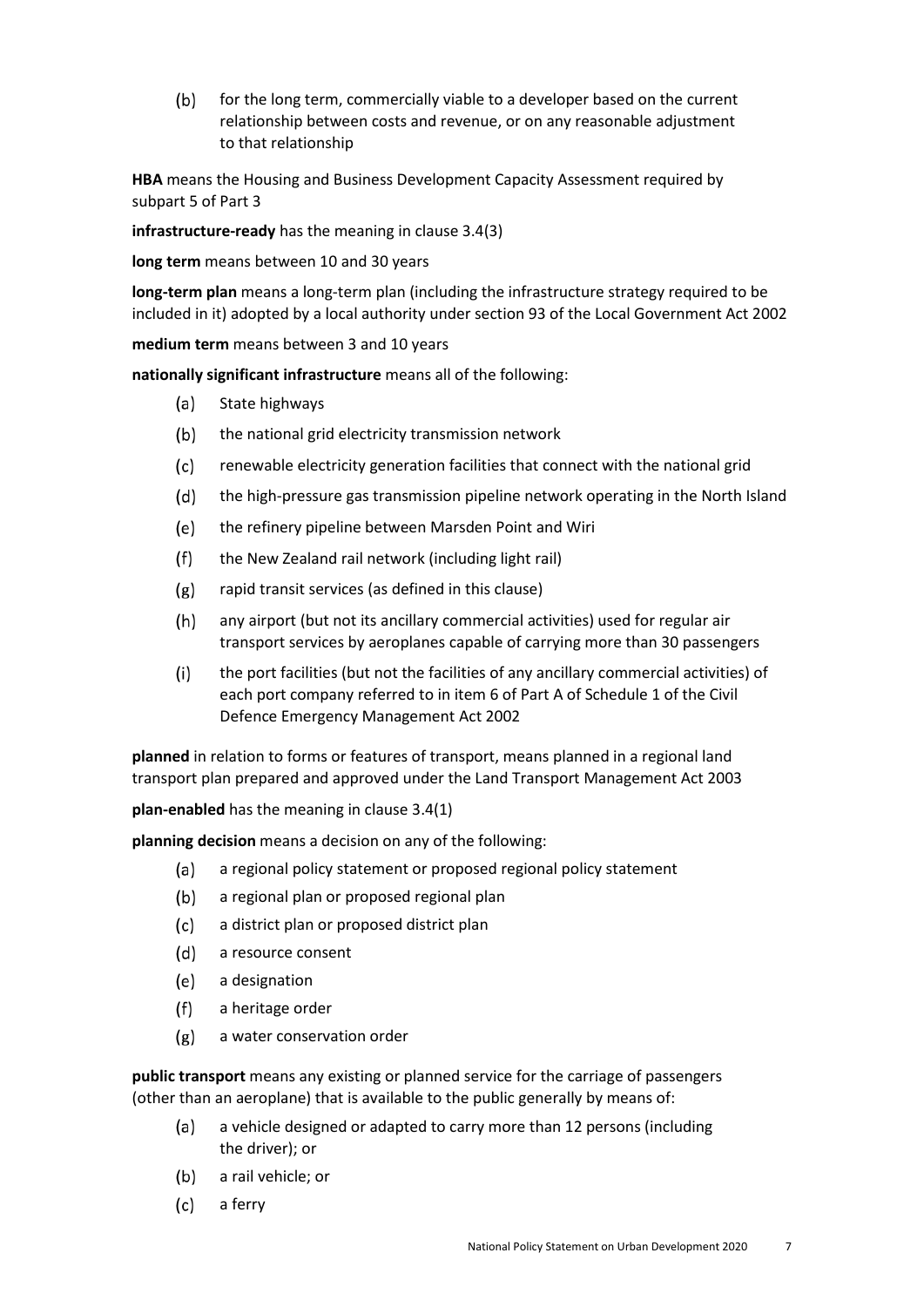**qualifying matter** has the meaning in clause 3.32

**rapid transit service** means any existing or planned frequent, quick, reliable and high-capacity public transport service that operates on a permanent route (road or rail) that is largely separated from other traffic

**rapid transit stop** means a place where people can enter or exit a rapid transit service, whether existing or planned

**RMA planning document** means all or any of the following:

- (a) a regional policy statement
- (b) a regional plan
- a district plan (c)

**short-medium term** means within the next 10 years

**short term** means within the next 3 years

**tier 1 local authority** means each local authority listed in column 2 of table 1 in the Appendix, and **tier 1 regional council** and **tier 1 territorial authority** have corresponding meanings

**tier 2 local authority** means each local authority listed in column 2 of table 2 in the Appendix, and **tier 2 regional council** and **tier 2 territorial authority** have corresponding meanings

**tier 3 local authority** means a local authority that has all or part of an urban environment within its region or district, but is not a tier 1 or 2 local authority, and **tier 3 regional council** and **tier 3 territorial authority** have corresponding meanings

**tier 1 urban environment** means an urban environment listed in column 1 of table 1 in the Appendix

**tier 2 urban environment** means an urban environment listed in column 1 of table 2 in the Appendix

**tier 3 urban environment** means an urban environment that is not listed in the Appendix

**urban environment** means any area of land (regardless of size, and irrespective of local authority or statistical boundaries) that:

- $(a)$ is, or is intended to be, predominantly urban in character; and
- $(b)$ is, or is intended to be, part of a housing and labour market of at least 10,000 people

**well-functioning urban environment** has the meaning in Policy 1.

- $(2)$ Terms defined in the Act and used in this National Policy Statement have the meanings in the Act, unless otherwise specified.
- $(3)$ Terms defined in the National Planning Standard issued under section 58E of the Act and used in this National Policy Statement have the meanings in that Standard), unless otherwise specified.
- $(4)$ A reference in this National Policy Statement to a **zone** is:
	- (a) a reference to that zone as described in Standard 8 (Zone Framework Standard) of the National Planning Standard; or
	- $(b)$ a reference to the nearest equivalent zone, in relation to local authorities that have not yet implemented the Zone Framework in the National Planning Standard.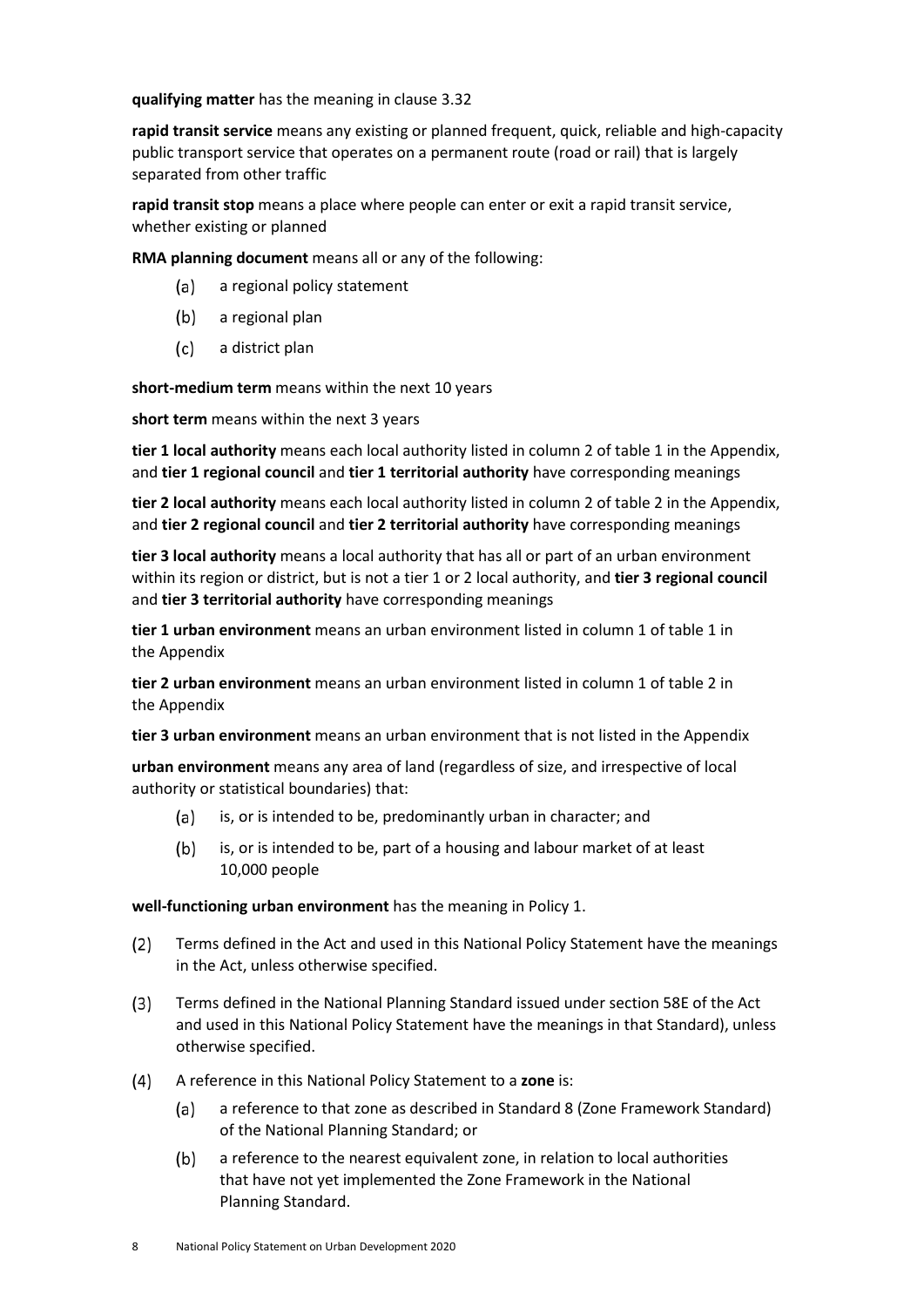#### <span id="page-8-0"></span>**1.5 Implementation by tier 3 local authorities**

 $(1)$ Tier 3 local authorities are strongly encouraged to do the things that tier 1 or 2 local authorities are obliged to do under Parts 2 and 3 of this National Policy Statement, adopting whatever modifications to the National Policy Statement are necessary or helpful to enable them to do so.

#### <span id="page-8-1"></span>**1.6 Incorporation by reference**

 $(1)$ Clause 2(1) of Schedule 1AA of the Act does not apply to any material incorporated by reference in this National Policy Statement.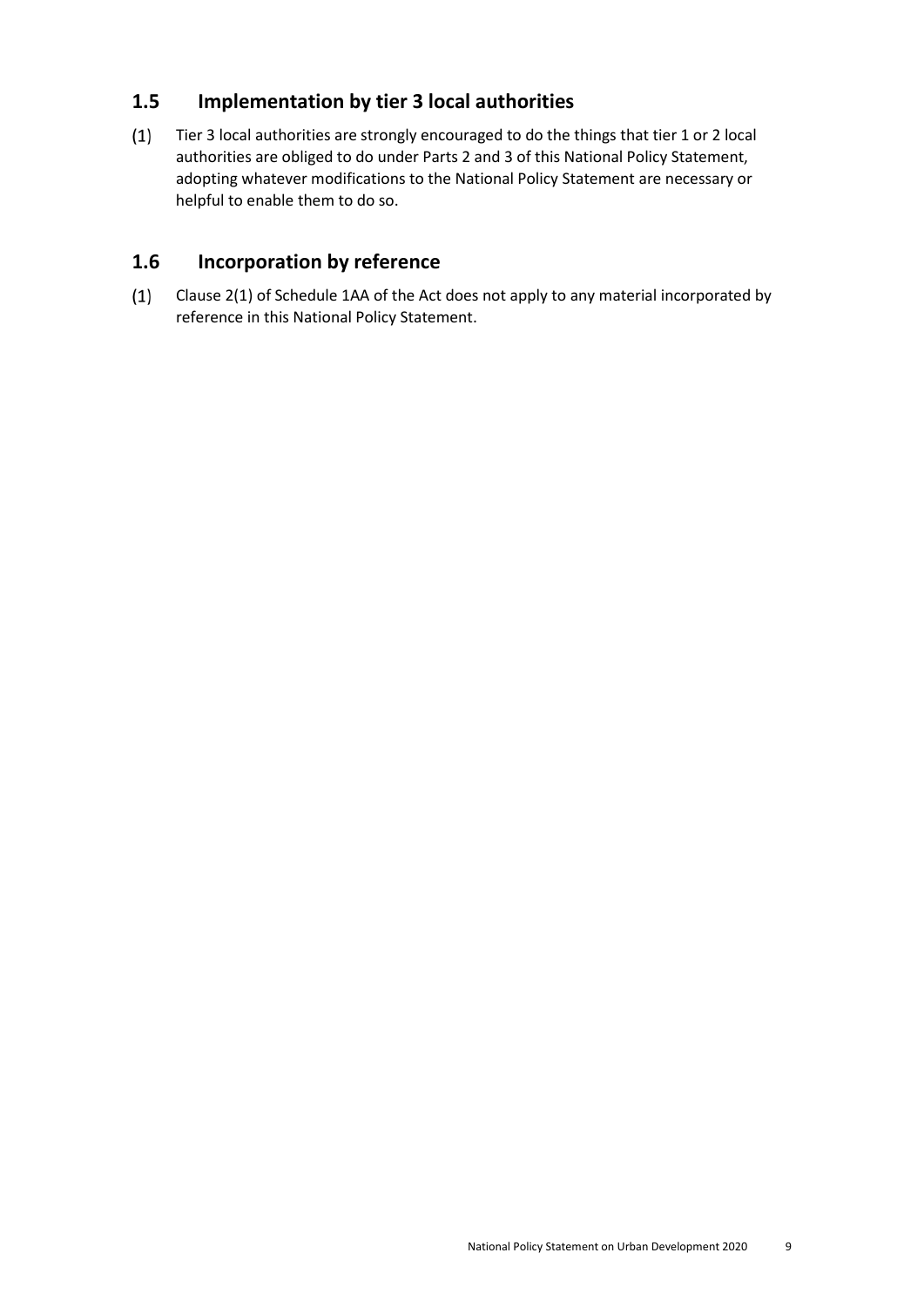## <span id="page-9-0"></span>**Part 2: Objectives and policies**

#### <span id="page-9-1"></span>**2.1 Objectives**

**Objective 1**: New Zealand has well-functioning urban environments that enable all people and communities to provide for their social, economic, and cultural wellbeing, and for their health and safety, now and into the future.

**Objective 2:** Planning decisions improve housing affordability by supporting competitive land and development markets.

**Objective 3**: Regional policy statements and district plans enable more people to live in, and more businesses and community services to be located in, areas of an urban environment in which one or more of the following apply:

- $(a)$ the area is in or near a centre zone or other area with many employment opportunities
- $(b)$ the area is well-serviced by existing or planned public transport
- $(c)$ there is high demand for housing or for business land in the area, relative to other areas within the urban environment.

**Objective 4:** New Zealand's urban environments, including their amenity values, develop and change over time in response to the diverse and changing needs of people, communities, and future generations.

**Objective 5:** Planning decisions relating to urban environments, and FDSs, take into account the principles of the Treaty of Waitangi (Te Tiriti o Waitangi).

**Objective 6**: Local authority decisions on urban development that affect urban environments are:

- $(a)$ integrated with infrastructure planning and funding decisions; and
- $(b)$ strategic over the medium term and long term; and
- responsive, particularly in relation to proposals that would supply significant  $(c)$ development capacity.

**Objective 7:** Local authorities have robust and frequently updated information about their urban environments and use it to inform planning decisions.

**Objective 8:** New Zealand's urban environments:

- (a) support reductions in greenhouse gas emissions; and
- are resilient to the current and future effects of climate change.  $(b)$

#### <span id="page-9-2"></span>**2.2 Policies**

**Policy 1:** Planning decisions contribute to well-functioning urban environments, which are urban environments that, as a minimum:

- $(a)$ have or enable a variety of homes that:
	- (i) meet the needs, in terms of type, price, and location, of different households; and
	- (ii) enable Māori to express their cultural traditions and norms; and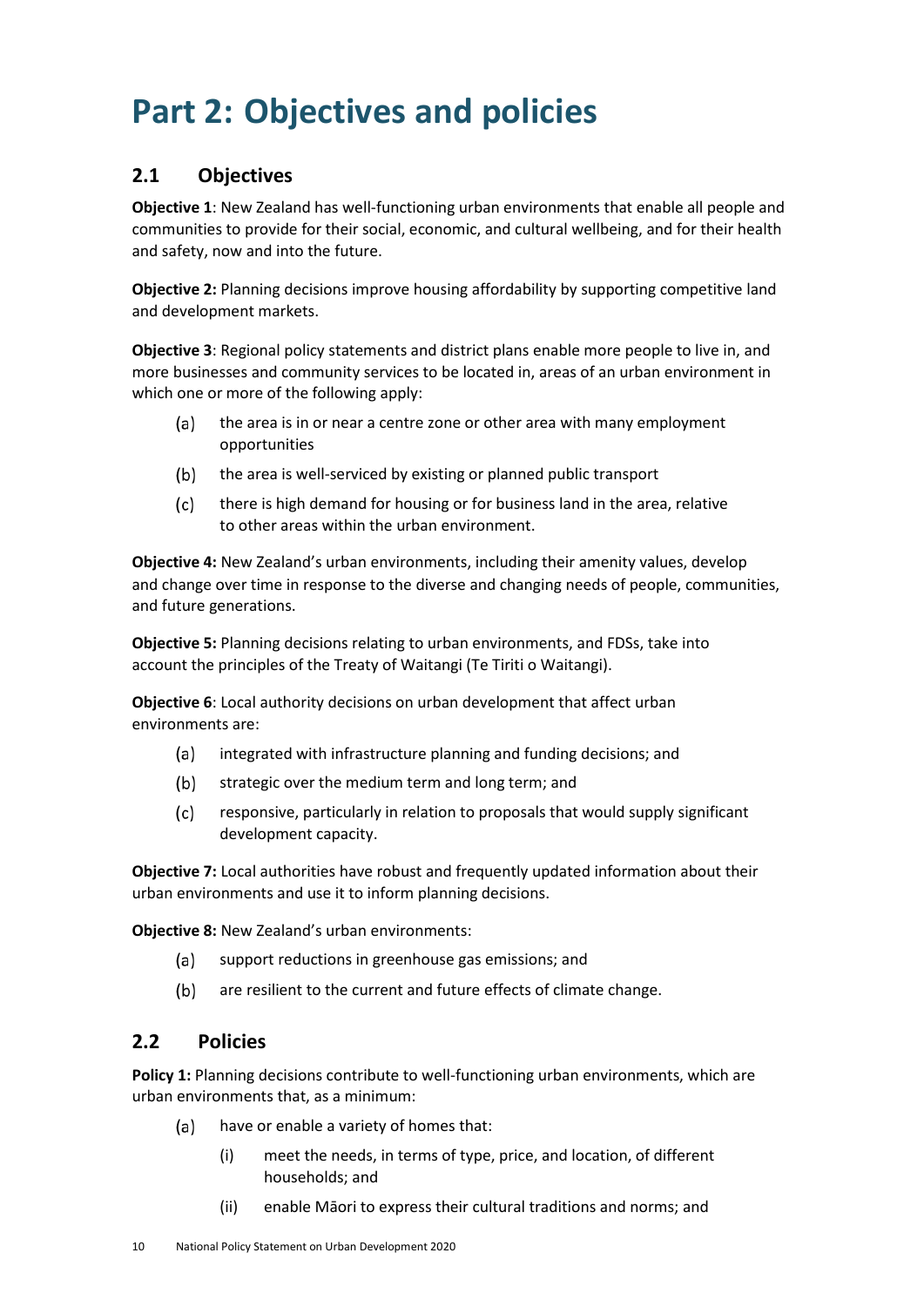- $(b)$ have or enable a variety of sites that are suitable for different business sectors in terms of location and site size; and
- $(c)$ have good accessibility for all people between housing, jobs, community services, natural spaces, and open spaces, including by way of public or active transport; and
- $(d)$ support, and limit as much as possible adverse impacts on, the competitive operation of land and development markets; and
- (e) support reductions in greenhouse gas emissions; and
- $(f)$ are resilient to the likely current and future effects of climate change.

Policy 2: Tier 1, 2, and 3 local authorities, at all times, provide at least sufficient development capacity to meet expected demand for housing and for business land over the short term, medium term, and long term.

**Policy 3:** In relation to tier 1 urban environments, regional policy statements and district plans enable:

- in city centre zones, building heights and density of urban form to realise as much (a) development capacity as possible, to maximise benefits of intensification; and
- $(b)$ in metropolitan centre zones, building heights and density of urban form to reflect demand for housing and business use in those locations, and in all cases building heights of at least 6 storeys; and
- $(c)$ building heights of least 6 storeys within at least a walkable catchment of the following:
	- (i) existing and planned rapid transit stops
	- (ii) the edge of city centre zones
	- (iii) the edge of metropolitan centre zones; and
- $(d)$ in all other locations in the tier 1 urban environment, building heights and density of urban form commensurate with the greater of:
	- (i) the level of accessibility by existing or planned active or public transport to a range of commercial activities and community services; or
	- (ii) relative demand for housing and business use in that location.

**Policy 4:** Regional policy statements and district plans applying to tier 1 urban environments modify the relevant building height or density requirements under Policy 3 only to the extent necessary (as specified in subpart 6) to accommodate a qualifying matter in that area.

**Policy 5:** Regional policy statements and district plans applying to tier 2 and 3 urban environments enable heights and density of urban form commensurate with the greater of:

- $(a)$ the level of accessibility by existing or planned active or public transport to a range of commercial activities and community services; or
- $(b)$ relative demand for housing and business use in that location.

**Policy 6:** When making planning decisions that affect urban environments, decision-makers have particular regard to the following matters: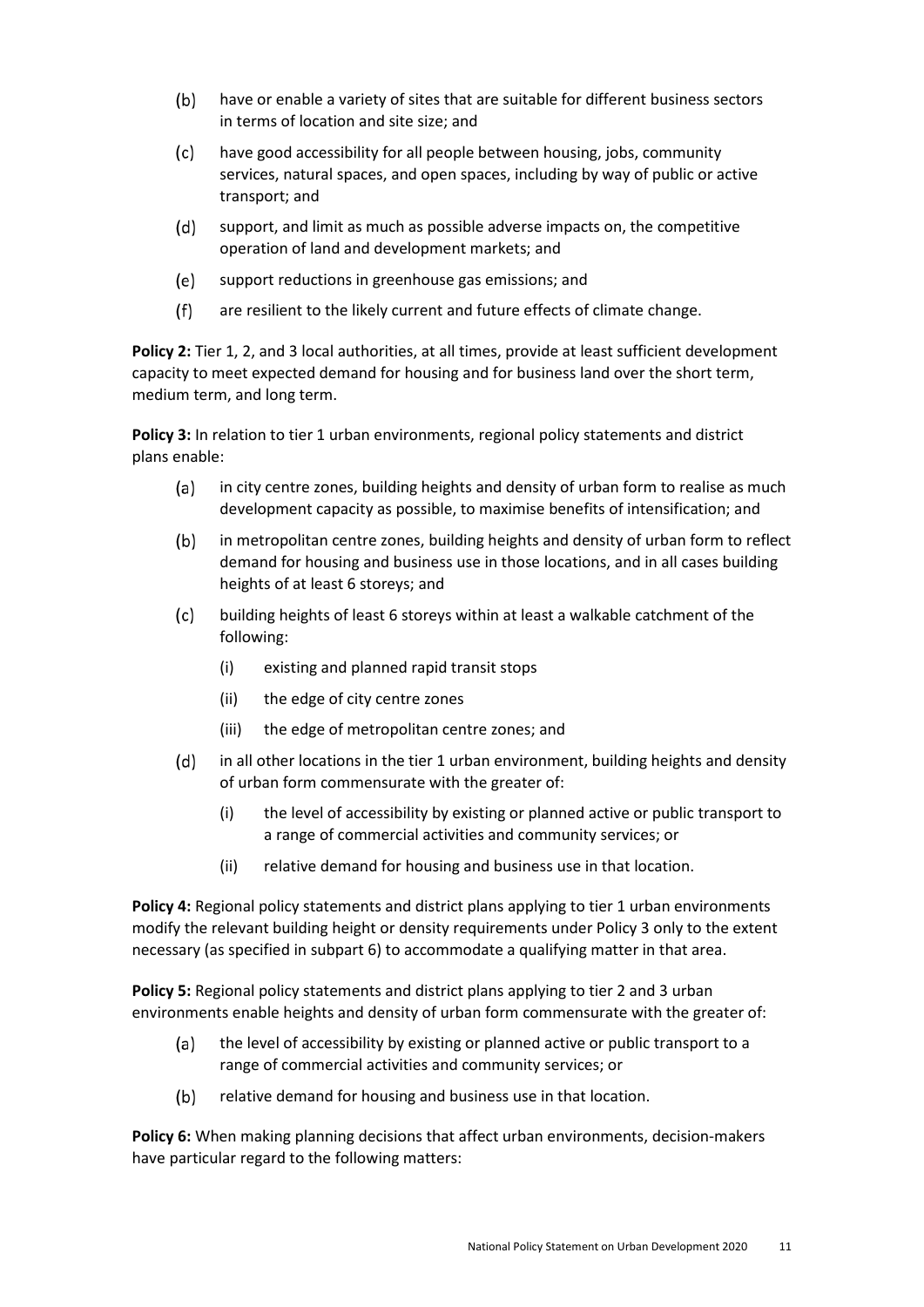- $(a)$ the planned urban built form anticipated by those RMA planning documents that have given effect to this National Policy Statement
- $(b)$ that the planned urban built form in those RMA planning documents may involve significant changes to an area, and those changes:
	- (i) may detract from amenity values appreciated by some people but improve amenity values appreciated by other people, communities, and future generations, including by providing increased and varied housing densities and types; and
	- (ii) are not, of themselves, an adverse effect
- $(c)$ the benefits of urban development that are consistent with well-functioning urban environments (as described in Policy 1)
- $(d)$ any relevant contribution that will be made to meeting the requirements of this National Policy Statement to provide or realise development capacity
- (e) the likely current and future effects of climate change.

**Policy 7:** Tier 1 and 2 local authorities set housing bottom lines for the short-medium term and the long term in their regional policy statements and district plans.

**Policy 8:** Local authority decisions affecting urban environments are responsive to plan changes that would add significantly to development capacity and contribute to wellfunctioning urban environments, even if the development capacity is:

- $(a)$ unanticipated by RMA planning documents; or
- $(b)$ out-of-sequence with planned land release.

**Policy 9:** Local authorities, in taking account of the principles of the Treaty of Waitangi (Te Tiriti o Waitangi) in relation to urban environments, must:

- involve hapū and iwi in the preparation of RMA planning documents and any (a) FDSs by undertaking effective consultation that is early, meaningful and, as far as practicable, in accordance with tikanga Māori; and
- $(b)$ when preparing RMA planning documents and FDSs, take into account the values and aspirations of hapū and iwi for urban development; and
- $(c)$ provide opportunities in appropriate circumstances for Māori involvement in decision-making on resource consents, designations, heritage orders, and water conservation orders, including in relation to sites of significance to Māori and issues of cultural significance; and
- $(d)$ operate in a way that is consistent with iwi participation legislation.

Policy 10: Tier 1, 2, and 3 local authorities:

- that share jurisdiction over urban environments work together when (a) implementing this National Policy Statement; and
- engage with providers of development infrastructure and additional infrastructure  $(b)$ to achieve integrated land use and infrastructure planning; and
- (c) engage with the development sector to identify significant opportunities for urban development.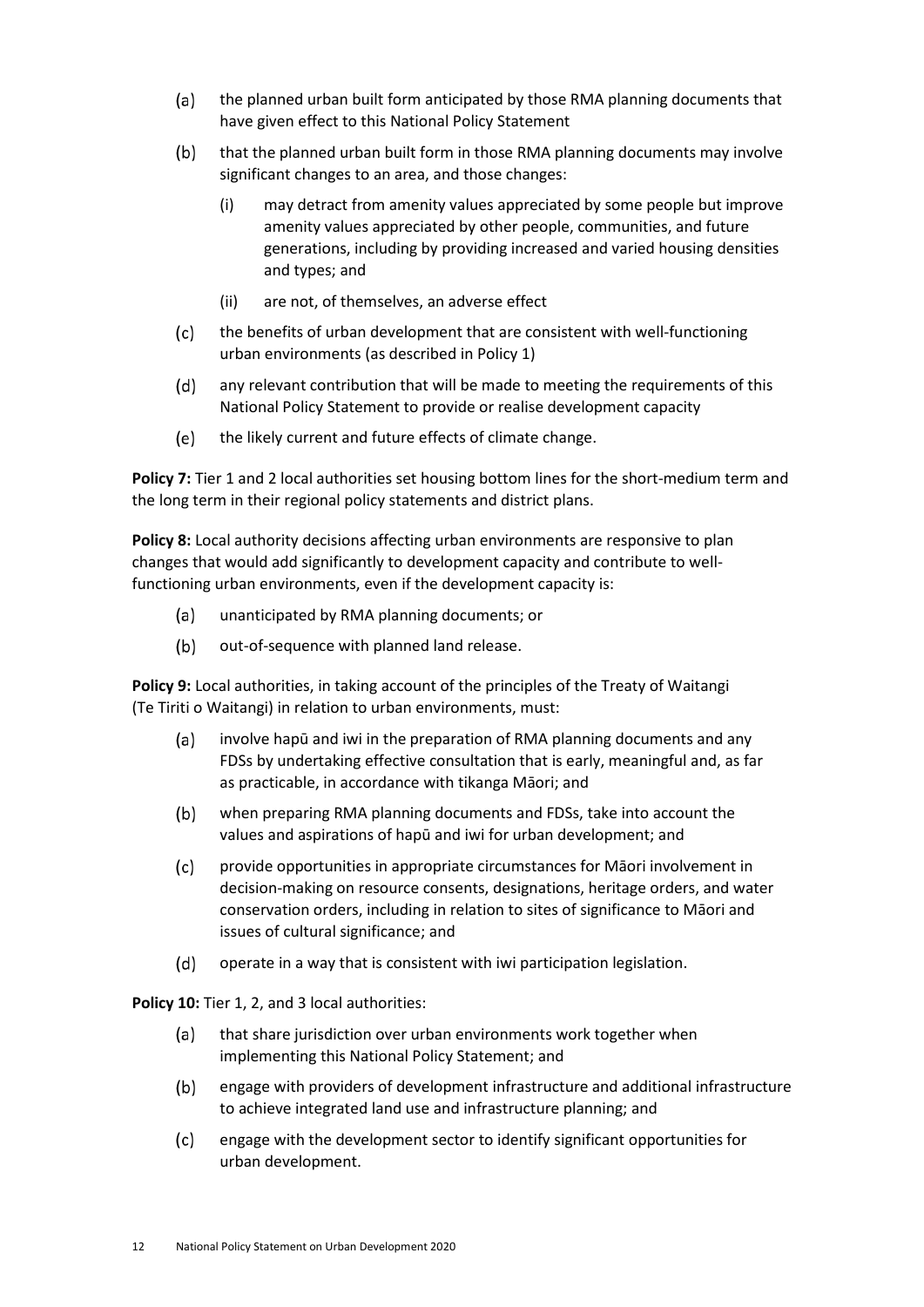**Policy 11:** In relation to car parking:

- $(a)$ the district plans of tier 1, 2, and 3 territorial authorities do not set minimum car parking rate requirements, other than for accessible car parks; and
- $(b)$ tier 1, 2, and 3 local authorities are strongly encouraged to manage effects associated with the supply and demand of car parking through comprehensive parking management plans.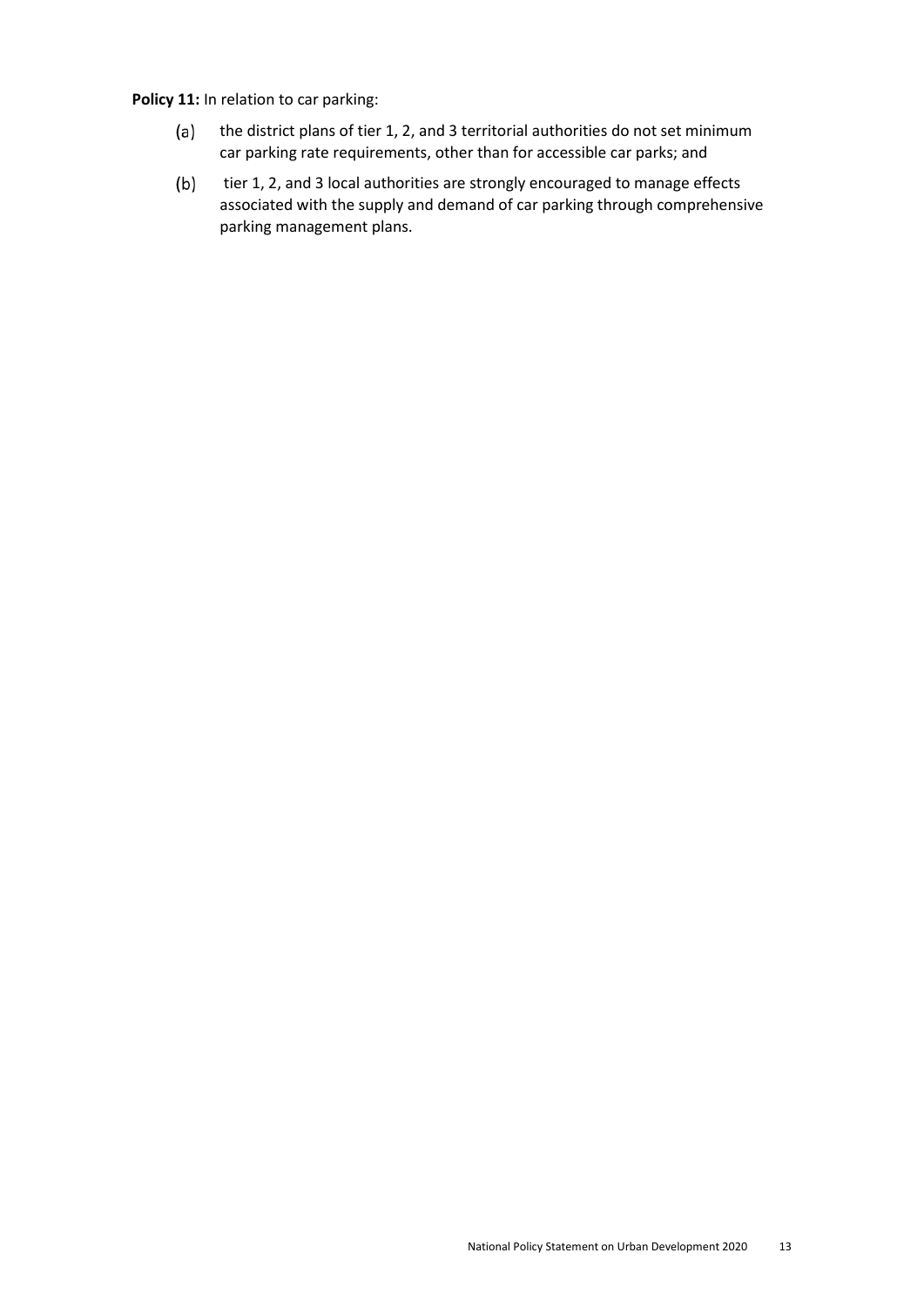## <span id="page-13-0"></span>**Part 3: Implementation**

#### <span id="page-13-1"></span>**3.1 Outline of part**

 $(1)$ This part sets out a non-exhaustive list of things that local authorities must do to give effect to the objectives and policies of this National Policy Statement, but nothing in this part limits the general obligation under the Act to give effect to those objectives and policies.

### <span id="page-13-2"></span>**Subpart 1 – Providing development capacity**

#### <span id="page-13-3"></span>**3.2 Sufficient development capacity for housing**

- $(1)$ Every tier 1, 2, and 3 local authority must provide at least sufficient development capacity in its region or district to meet expected demand for housing:
	- $(a)$ in existing and new urban areas; and
	- $(b)$ for both standalone dwellings and attached dwellings; and
	- $(c)$ in the short term, medium term, and long term.
- $(2)$ In order to be **sufficient** to meet expected demand for housing, the development capacity must be:
	- $(a)$ plan-enabled (*see* clause 3.4(1)); and
	- infrastructure-ready (*see* clause 3.4(3)); and  $(b)$
	- $(c)$ feasible and reasonably expected to be realised (*see* clause 3.26); and
	- $(d)$ for tier 1 and 2 local authorities only, meet the expected demand plus the appropriate competitiveness margin (*see* clause 3.22).

#### <span id="page-13-4"></span>**3.3 Sufficient development capacity for business land**

- $(1)$ Every tier 1, 2, and 3 local authority must provide at least sufficient development capacity in its region or district to meet the expected demand for business land:
	- $(a)$ from different business sectors; and
	- $(b)$ in the short term, medium term, and long term.
- $(2)$ In order to be **sufficient** to meet expected demand for business land, the development capacity provided must be:
	- $(a)$ plan-enabled (*see* clause 3.4(1)); and
	- $(b)$ infrastructure-ready (*see* clause 3.4(3)); and
	- $(c)$ suitable (as described in clause 3.29(2)) to meet the demands of different business sectors (as described in clause 3.28(3)); and
	- (d) for tier 1 and 2 local authorities only, meet the expected demand plus the appropriate competitiveness margin (*see* clause 3.22).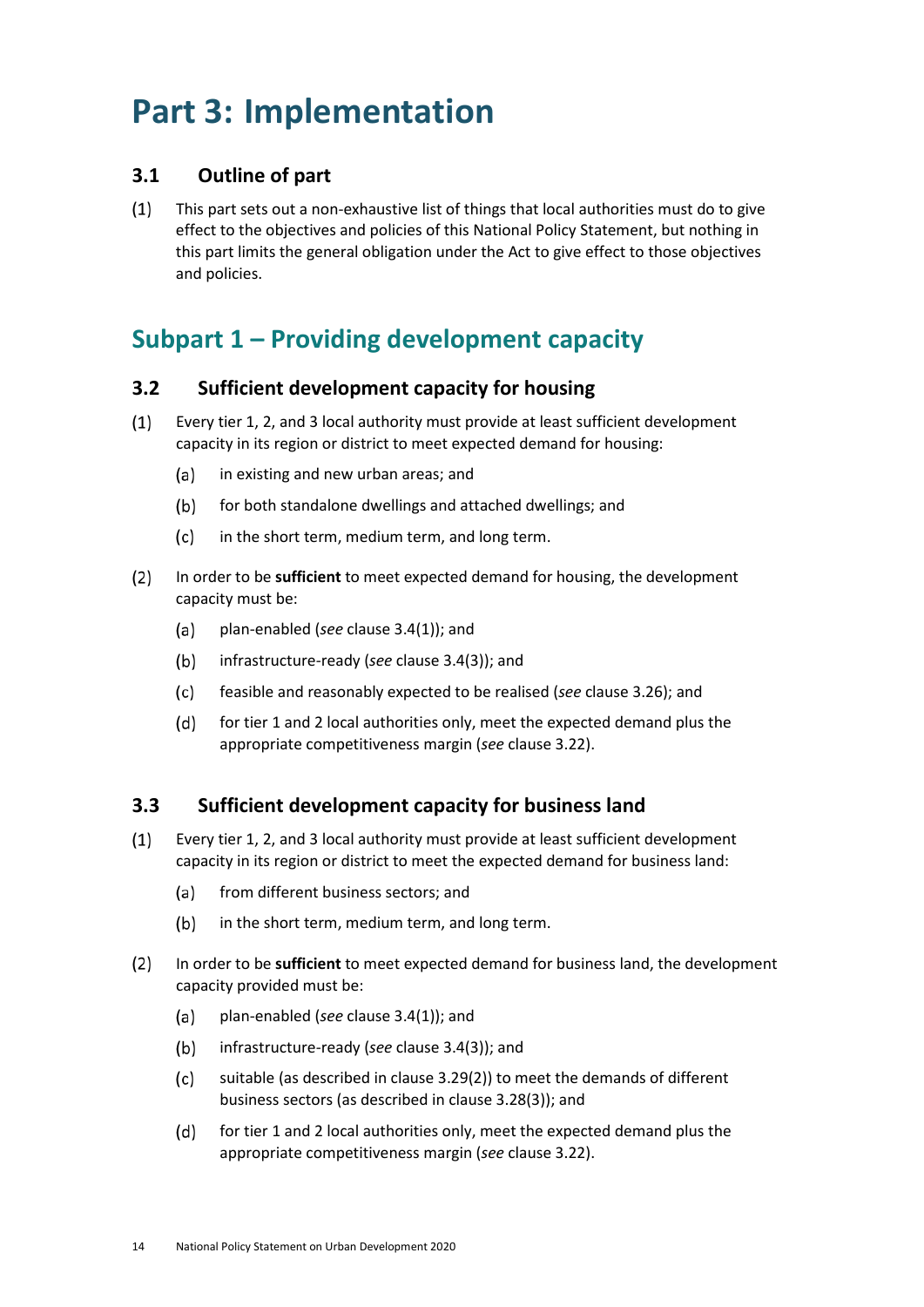#### <span id="page-14-0"></span>**3.4 Meaning of plan-enabled and infrastructure-ready**

- $(1)$ Development capacity is **plan-enabled** for housing or for business land if:
	- in relation to the short term, it is on land that is zoned for housing or for business  $(a)$ use (as applicable) in an operative district plan
	- $(b)$ in relation to the medium term, either paragraph (a) applies, or it is on land that is zoned for housing or for business use (as applicable) in a proposed district plan
	- $(c)$ in relation to the long term, either paragraph (b) applies, or it is on land identified by the local authority for future urban use or urban intensification in an FDS or, if the local authority is not required to have an FDS, any other relevant plan or strategy.
- $(2)$ For the purpose of subclause (1), land is **zoned** for housing or for business use (as applicable) only if the housing or business use is a permitted, controlled, or restricted discretionary activity on that land.
- $(3)$ Development capacity is **infrastructure-ready** if:
	- in relation to the short term, there is adequate existing development (a) infrastructure to support the development of the land
	- $(b)$ in relation to the medium term, either paragraph (a) applies, or funding for adequate infrastructure to support development of the land is identified in a long-term plan
	- $(c)$ in relation to the long term, either paragraph (b) applies, or the development infrastructure to support the development capacity is identified in the local authority's infrastructure strategy (as required as part of its long-term plan).

#### <span id="page-14-1"></span>**3.5 Availability of additional infrastructure**

 $(1)$ Local authorities must be satisfied that the additional infrastructure to service the development capacity is likely to be available.

#### <span id="page-14-2"></span>**3.6 Housing bottom lines for tier 1 and 2 urban environments**

- $(1)$ The purpose of the housing bottom lines required by this clause is to clearly state the amount of development capacity that is sufficient to meet expected housing demand plus the appropriate competitiveness margin in the region and each constituent district of a tier 1 or tier 2 urban environment.
- $(2)$ For each tier 1 or tier 2 urban environment, as soon as practicable after an HBA is made publicly available (*see* clause 3.19(1)):
	- $(a)$ the relevant regional council must insert into its regional policy statement:
		- (i) a housing bottom line for the short-medium term; and
		- (ii) a housing bottom line for the long term; and
	- $(b)$ every relevant territorial authority must insert into its district plan:
		- (i) a housing bottom line for the short-medium term that is the proportion of the housing bottom line for the short-medium term (as set out in the relevant regional policy statement) that is attributable to the district of the territorial authority; and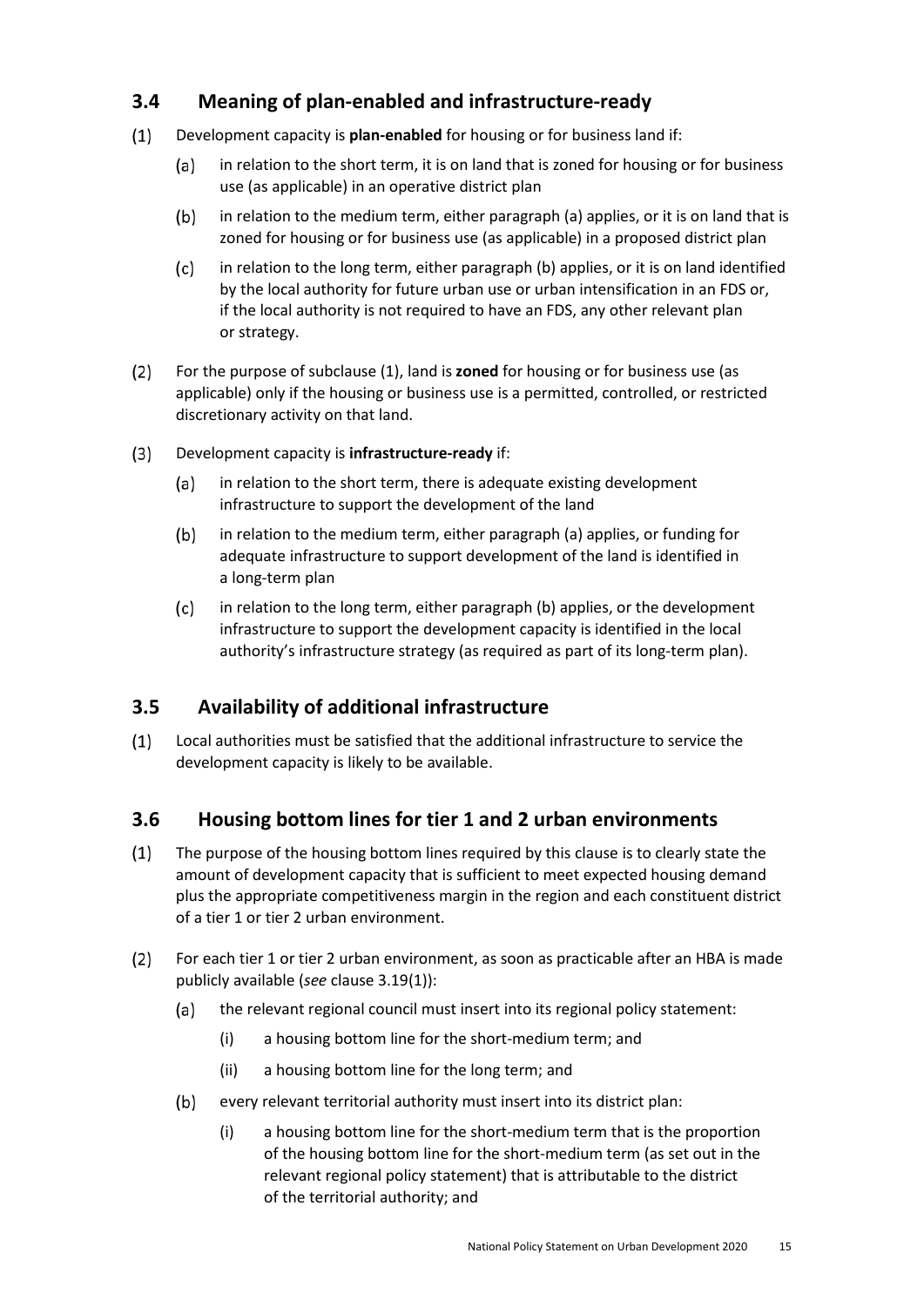- (ii) a housing bottom line for the long term that is the proportion of the housing bottom line for the long term (as set out in the relevant regional policy statement) that is attributable to the district of the territorial authority.
- $(3)$ The housing bottom lines must be based on information in the most recent publicly available HBA for the urban environment and are:
	- for the short-medium term, the sum of:  $(a)$ 
		- (i) the amount of feasible, reasonably expected to be realised development capacity that must be enabled to meet demand, along with the competitiveness margin, for the short term; and
		- (ii) the amount of feasible, reasonably expected to be realised development capacity that must enabled to meet demand, along with the competitiveness margin, for the medium term; and
	- $(b)$ for the long term, the amount of feasible, reasonably expected to be realised development capacity that must enabled to meet demand, along with the competitiveness margin, for the long term.
- $(4)$ The insertion of bottom lines must be done without using a process in Schedule 1 of the Act, but any changes to RMA planning documents required to give effect to the bottom lines must be made using a Schedule 1 process.

#### <span id="page-15-0"></span>**3.7 When there is insufficient development capacity**

- $(1)$ If a local authority determines that there is insufficient development capacity (as described in clauses 3.2 and 3.3) over the short term, medium term, or long term, it must:
	- (a) immediately notify the Minister for the Environment; and
	- $(b)$ if the insufficiency is wholly or partly a result of RMA planning documents, change those documents to increase development capacity for housing or business land (as applicable) as soon as practicable, and update any other relevant plan or strategy (including any FDS, as required by subpart 4); and
	- $(c)$ consider other options for:
		- (i) increasing development capacity; and
		- (ii) otherwise enabling development.

### <span id="page-15-1"></span>**Subpart 2 – Responsive planning**

#### <span id="page-15-2"></span>**3.8 Unanticipated or out-of-sequence developments**

- $(1)$ This clause applies to a plan change that provides significant development capacity that is not otherwise enabled in a plan or is not in sequence with planned land release.
- $(2)$ Every local authority must have particular regard to the development capacity provided by the plan change if that development capacity:
	- $(a)$ would contribute to a well-functioning urban environment; and
	- $(b)$ is well-connected along transport corridors; and
	- (c) meets the criteria set under subclause (3); and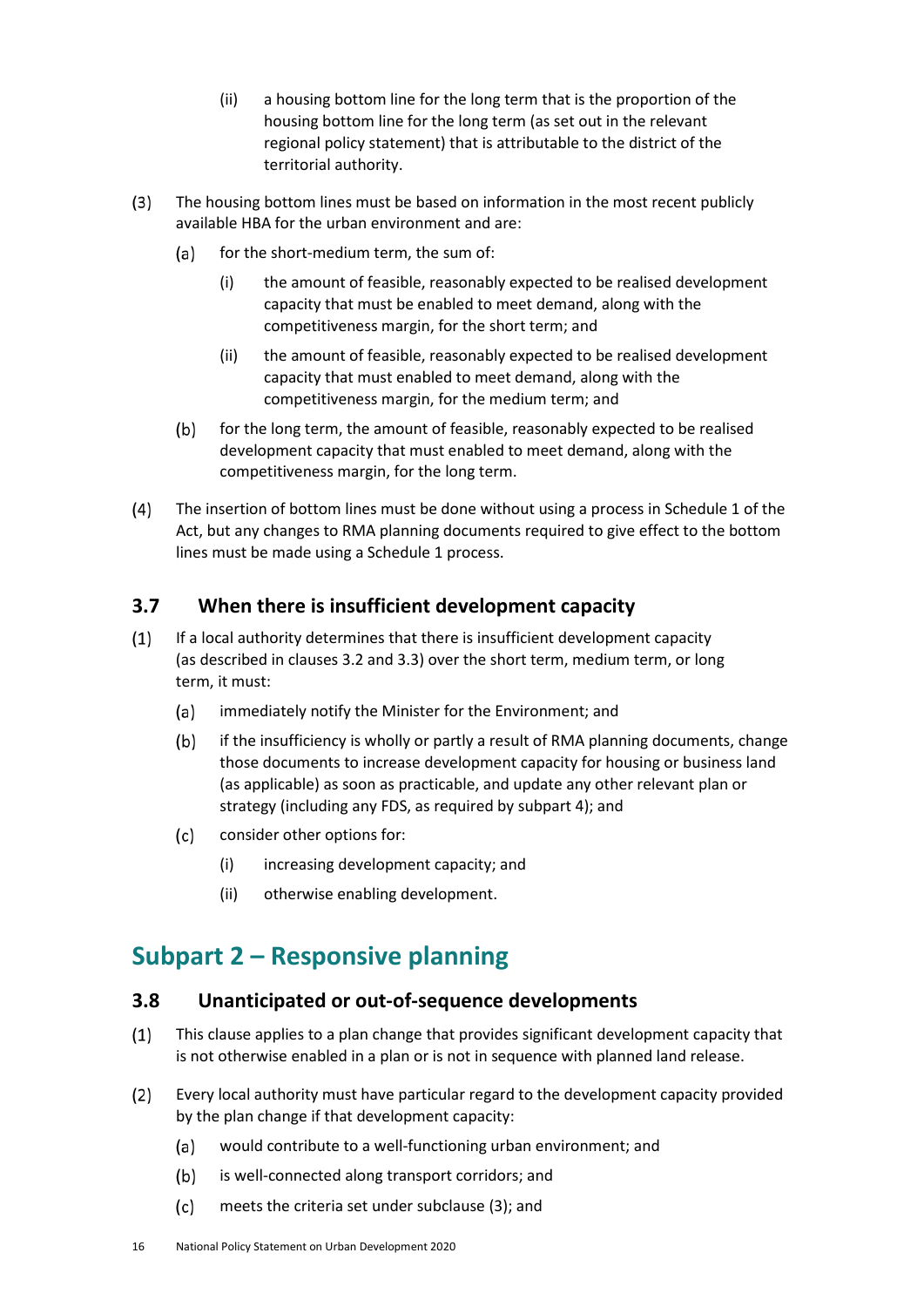$(3)$ Every regional council must include criteria in its regional policy statement for determining what plan changes will be treated, for the purpose of implementing Policy 8, as adding significantly to development capacity.

### <span id="page-16-0"></span>**Subpart 3 – Evidence-based decision-making**

#### <span id="page-16-1"></span>**3.9 Monitoring requirements**

- $(1)$ Every tier 1, 2, and 3 local authority must monitor, quarterly, the following in relation to each urban environment in their region or district:
	- the demand for dwellings  $(a)$
	- $(b)$ the supply of dwellings
	- prices of, and rents for, dwellings  $(c)$
	- $(d)$ housing affordability
	- $(e)$ the proportion of housing development capacity that has been realised:
		- (i) in previously urbanised areas (such as through infill housing or redevelopment); and
		- (ii) in previously undeveloped (ie, greenfield) areas
	- $(f)$ available data on business land.
- $(2)$ In relation to tier 1 urban environments, tier 1 local authorities must monitor the proportion of development capacity that has been realised in each zone identified in clause 3.37(1) (ie, each zone with development outcomes that are monitored).
- $(3)$ Every tier 1, 2, and 3 local authority must publish the results of its monitoring at least annually.
- $(4)$ The monitoring required by this clause must relate to the relevant urban environments, but may apply more widely (such as, for example, where the relevant data is available only on a region or district-wide basis).
- $(5)$ If more than one tier 1 or tier 2 local authority has jurisdiction over a tier 1 or tier 2 urban environment, those local authorities are jointly responsible for doing the monitoring required by this subpart.

#### <span id="page-16-2"></span>**3.10 Assessing demand and development capacity**

- $(1)$ Every local authority must assess the demand for housing and for business land in urban environments, and the development capacity that is sufficient (as described in clauses 3.2 and 3.3) to meet that demand in its region or district in the short term, medium term, and long term.
- $(2)$ Tier 1 and tier 2 local authorities comply with subclause (1) in relation to tier 1 and tier 2 urban environments by preparing and publishing an HBA as required by subpart 5.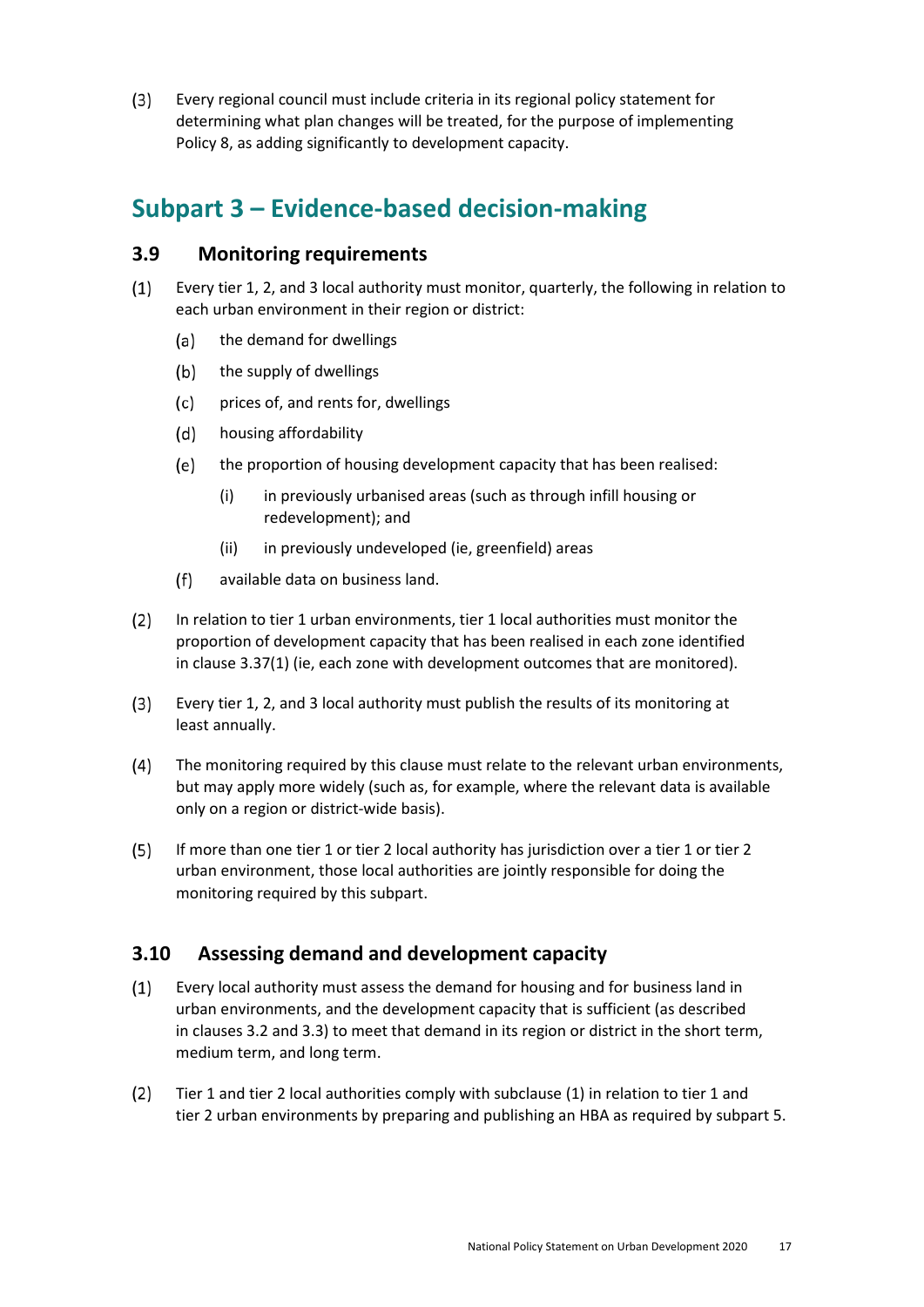#### <span id="page-17-0"></span>**3.11 Using evidence and analysis**

- $(1)$ When making plans, or when changing plans in ways that affect the development of urban environments, local authorities must:
	- clearly identify the resource management issues being managed; and  $(a)$
	- $(b)$ use evidence, particularly any relevant HBAs, about land and development markets, and the results of the monitoring required by this National Policy Statement, to assess the impact of different regulatory and non-regulatory options for urban development and their contribution to:
		- (i) achieving well-functioning urban environments; and
		- (ii) meeting the requirements to provide at least sufficient development capacity.
- $(2)$ Local authorities must include the matters referred to in subclause (1)(a) and (b) in relevant evaluation reports and further evaluation reports prepared under sections 32 and 32AA of the Act.

### <span id="page-17-1"></span>**Subpart 4 – Future Development Strategy (FDS)**

#### <span id="page-17-2"></span>**3.12 Preparation of FDS**

- $(1)$ Every tier 1 and tier 2 local authority must prepare, and must make publicly available as required under the Local Government Act 2002, an FDS for the tier 1 or 2 urban environment:
	- (a) every 6 years; and
	- $(b)$ in time to inform, or at the same time as, preparation of the next long-term plan of each relevant local authority.
- $(2)$ The FDS must apply, at a minimum, to the relevant tier 1 and 2 urban environments of the local authority, but may apply to any wider area.
- $(3)$ If more than one tier 1 or tier 2 local authority has jurisdiction over a tier 1 or tier 2 urban environment, those local authorities are jointly responsible for preparing an FDS as required by this subpart.
- $(4)$ If a local authority that is not a tier 1 or 2 local authority chooses to prepare an FDS, either alone or with any other local authority, this subpart applies as if it were a tier 1 or 2 local authority, except that any reference to an HBA may be read as a reference to any other document that contains broadly equivalent information.
- $(5)$ An FDS may be prepared and published as a stand-alone document, or be treated as part of any other document (such as a spatial plan).

#### <span id="page-17-3"></span>**3.13 Purpose and content of FDS**

- $(1)$ The purpose of an FDS is:
	- (a) to promote long-term strategic planning by setting out how a local authority intends to: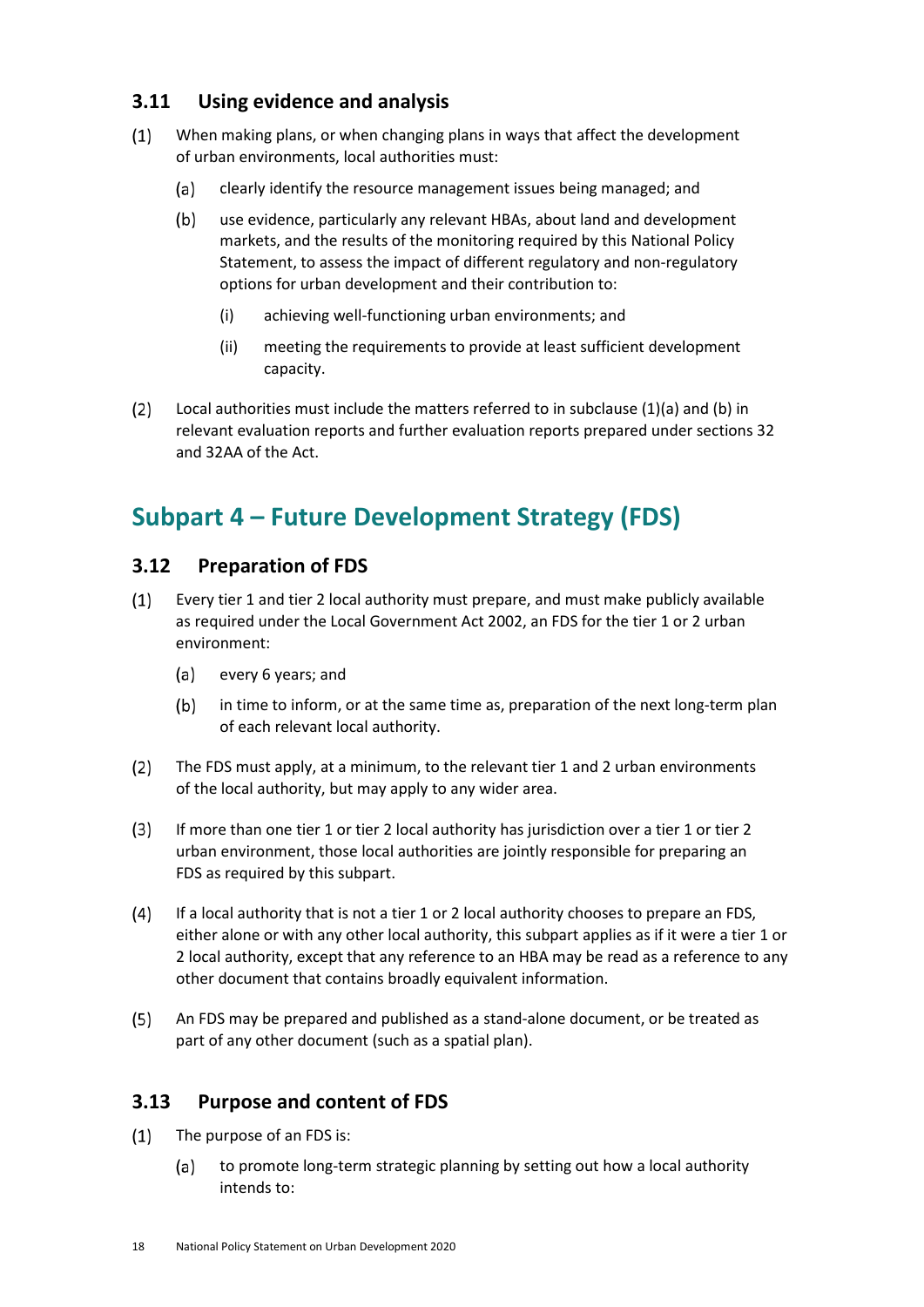- (i) achieve well-functioning urban environments in its existing and future urban areas; and
- (ii) provide at least sufficient development capacity, as required by clauses 3.2 and 3.3, over the next 30 years to meet expected demand; and
- assist the integration of planning decisions under the Act with infrastructure  $(b)$ planning and funding decisions.
- $(2)$ Every FDS must spatially identify:
	- (a) the broad locations in which development capacity will be provided over the long term, in both existing and future urban areas, to meet the requirements of clauses 3.2 and 3.3; and
	- $(b)$ the development infrastructure and additional infrastructure required to support or service that development capacity, along with the general location of the corridors and other sites required to provide it; and
	- (c) any constraints on development.
- $(3)$ Every FDS must include a clear statement of hapū and iwi values and aspirations for urban development.

#### <span id="page-18-0"></span>**3.14 What FDSs are informed by**

- $(1)$ Every FDS must be informed by the following:
	- (a) the most recent applicable HBA
	- $(b)$ a consideration of the advantages and disadvantages of different spatial scenarios for achieving the purpose of the FDS
	- $(c)$ the relevant long-term plan and its infrastructure strategy, and any other relevant strategies and plans
	- $(d)$ Māori, and in particular tangata whenua, values and aspirations for urban development
	- $(e)$ feedback received through the consultation and engagement required by clause 3.15
	- $(f)$ every other National Policy Statement under the Act, including the New Zealand Coastal Policy Statement
	- $(g)$ any other relevant national policy required by, or issued under, legislation.

#### <span id="page-18-1"></span>**3.15 Consultation and engagement**

- $(1)$ When preparing or updating an FDS local authorities must use the special consultative procedure in section 83 of the Local Government Act 2002.
- $(2)$ In order to prepare the draft required by that procedure, local authorities must engage with the following:
	- $(a)$ other local authorities with whom there are significant connections relating to infrastructure or community
	- $(b)$ relevant central government agencies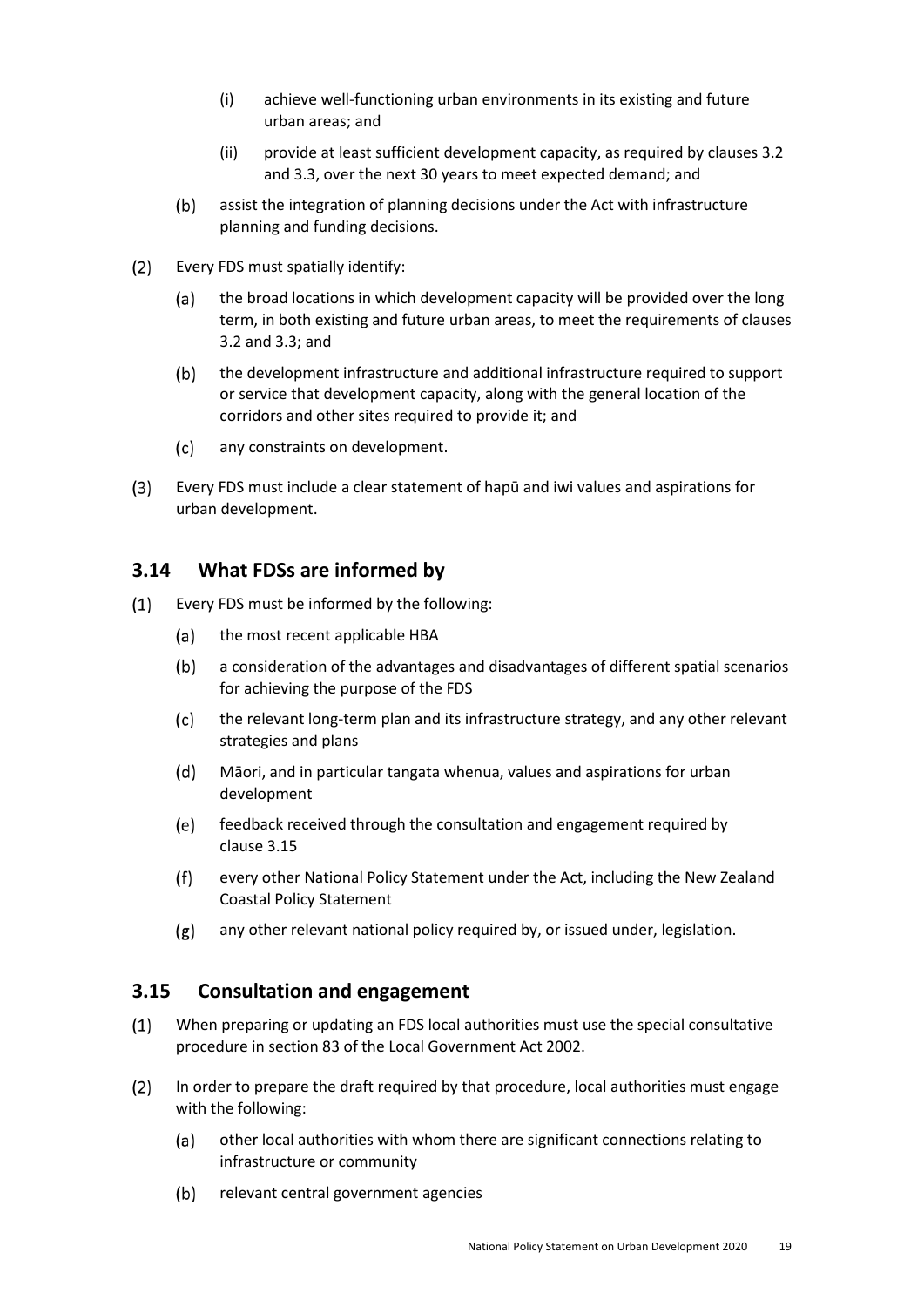- (c) relevant hapū and iwi
- $(d)$ providers of additional infrastructure
- (e) relevant providers of nationally significant infrastructure
- $(f)$ the development sector (to identify significant future development opportunities and infrastructure requirements).

#### <span id="page-19-0"></span>**3.16 Review of FDS**

- $(1)$ Every tier 1 and tier 2 local authority must regularly review its FDS to determine whether it needs updating, and the review must be done in time to inform the next long-term plan (ie, every 3 years).
- $(2)$ The review must:
	- $(a)$ engage with the development sector and landowners to identify significant future development opportunities and associated infrastructure requirements; and
	- $(b)$ consider the most recent HBA.
- If, following the review, the local authority decides that the FDS does not need updating,  $(3)$ that decision and the reasons for it must be publicly notified.
- $(4)$ If, following the review, the local authority decides that the FDS is to be updated, the local authority must follow the same processes for consultation as apply to the preparation of an FDS, but only in relation to the aspects proposed to be updated.

#### <span id="page-19-1"></span>**3.17 Effect of FDS**

- $(1)$ Every tier 1 and tier 2 local authority:
	- (a) must have regard to the relevant FDS when preparing or changing RMA planning documents; and
	- $(b)$ is strongly encouraged to use the relevant FDS to inform:
		- (i) long-term plans, and particularly infrastructure strategies; and
		- (ii) regional land transport plans prepared by a local authority under Part 2 of the Land Transport Management Act 2003; and
		- (iii) any other relevant strategies and plans.

#### <span id="page-19-2"></span>**3.18 FDS implementation plan**

- Every tier 1 and tier 2 local authority must prepare and implement an implementation  $(1)$ plan for its FDS.
- $(2)$ If a tier 1 or tier 2 local authority consists of more than one local authority, the implementation plan must be prepared as a single document by all the local authorities that jointly prepared the FDS.
- $(3)$ Every implementation plan, or part of an implementation plan, must be updated annually.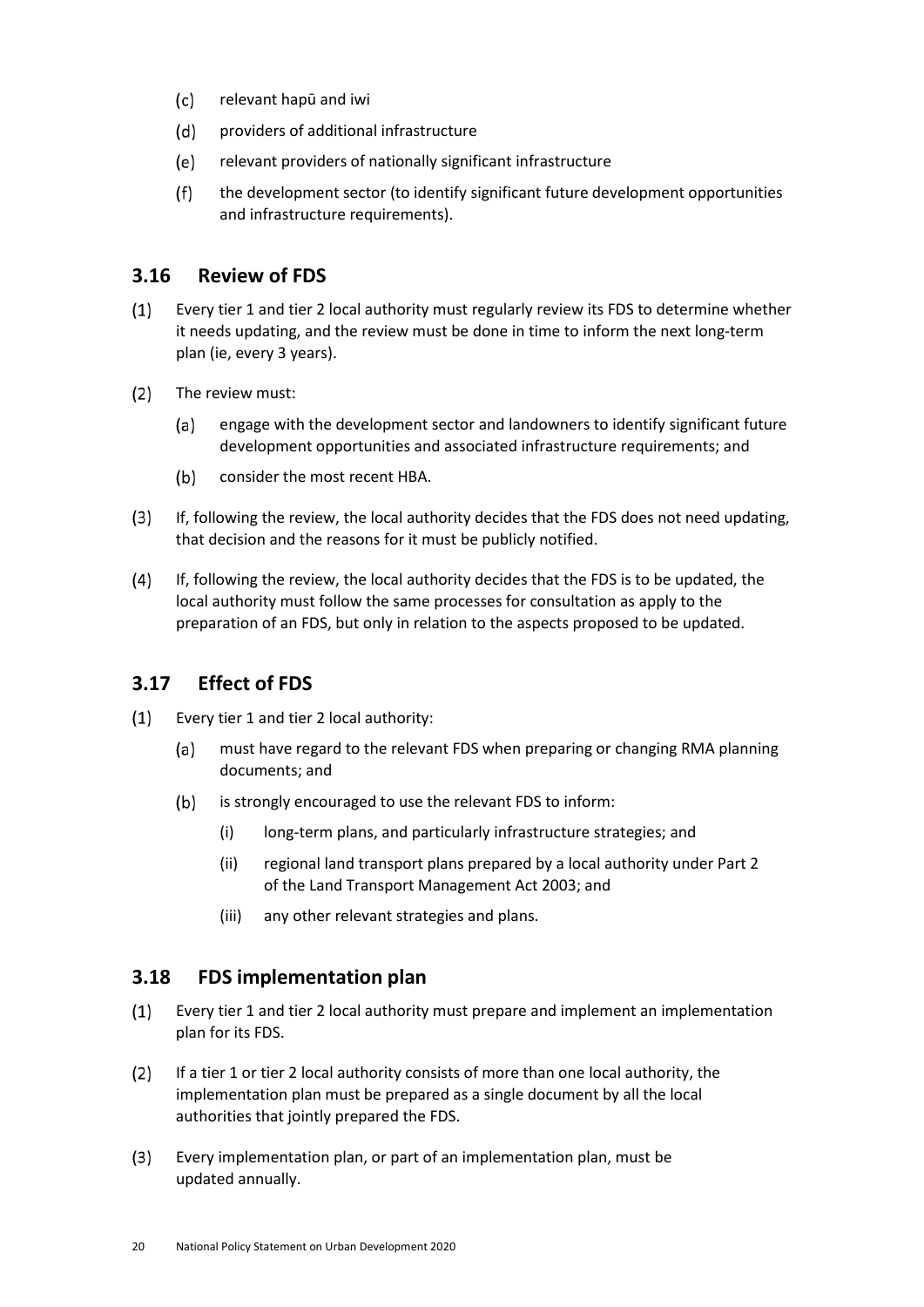- $(4)$ An implementation plan or part of an implementation plan:
	- $(a)$ is not part of the FDS to which it relates; and
	- $(b)$ does not need to be prepared using the consultation and engagement requirements set out in clause 3.15; and
	- $(c)$ does not have the effect of an FDS as described in clause 3.17.

## <span id="page-20-0"></span>**Subpart 5 – Housing and Business Development Capacity Assessment (HBA)**

#### <span id="page-20-1"></span>**3.19 Obligation to prepare HBA**

- $(1)$ Every tier 1 and tier 2 local authority must prepare, and must make publicly available as required under the Local Government Act 2002, an HBA for its tier 1 or tier 2 urban environments every 3 years, in time to inform the relevant authority's next long-term plan.
- $(2)$ The HBA must apply, at a minimum, to the relevant tier 1 or tier 2 urban environments of the local authority (ie, must assess demand and capacity within the boundaries of those urban environments), but may apply to any wider area.
- $(3)$ If more than one tier 1 or tier 2 local authority has jurisdiction over a tier 1 or tier 2 urban environment, those local authorities are jointly responsible for preparing an HBA as required by this subpart.

#### <span id="page-20-2"></span>**3.20 Purpose of HBA**

- $(1)$ The purpose of an HBA is to:
	- provide information on the demand and supply of housing and of business land  $(a)$ in the relevant tier 1 or tier 2 urban environment, and the impact of planning and infrastructure decisions of the relevant local authorities on that demand and supply; and
	- $(b)$ inform RMA planning documents, FDSs, and long-term plans; and
	- $(c)$ quantify the development capacity that is sufficient to meet expected demand for housing and for business land in the short term, medium term, and long term.

#### <span id="page-20-3"></span>**3.21 Involving development sector and others**

- $(1)$ In preparing an HBA, every tier 1 and tier 2 local authority must seek information and comment from:
	- expert or experienced people in the development sector; and (a)
	- $(b)$ providers of development infrastructure and additional infrastructure; and
	- $(c)$ anyone else who has information that may materially affect the calculation of the development capacity.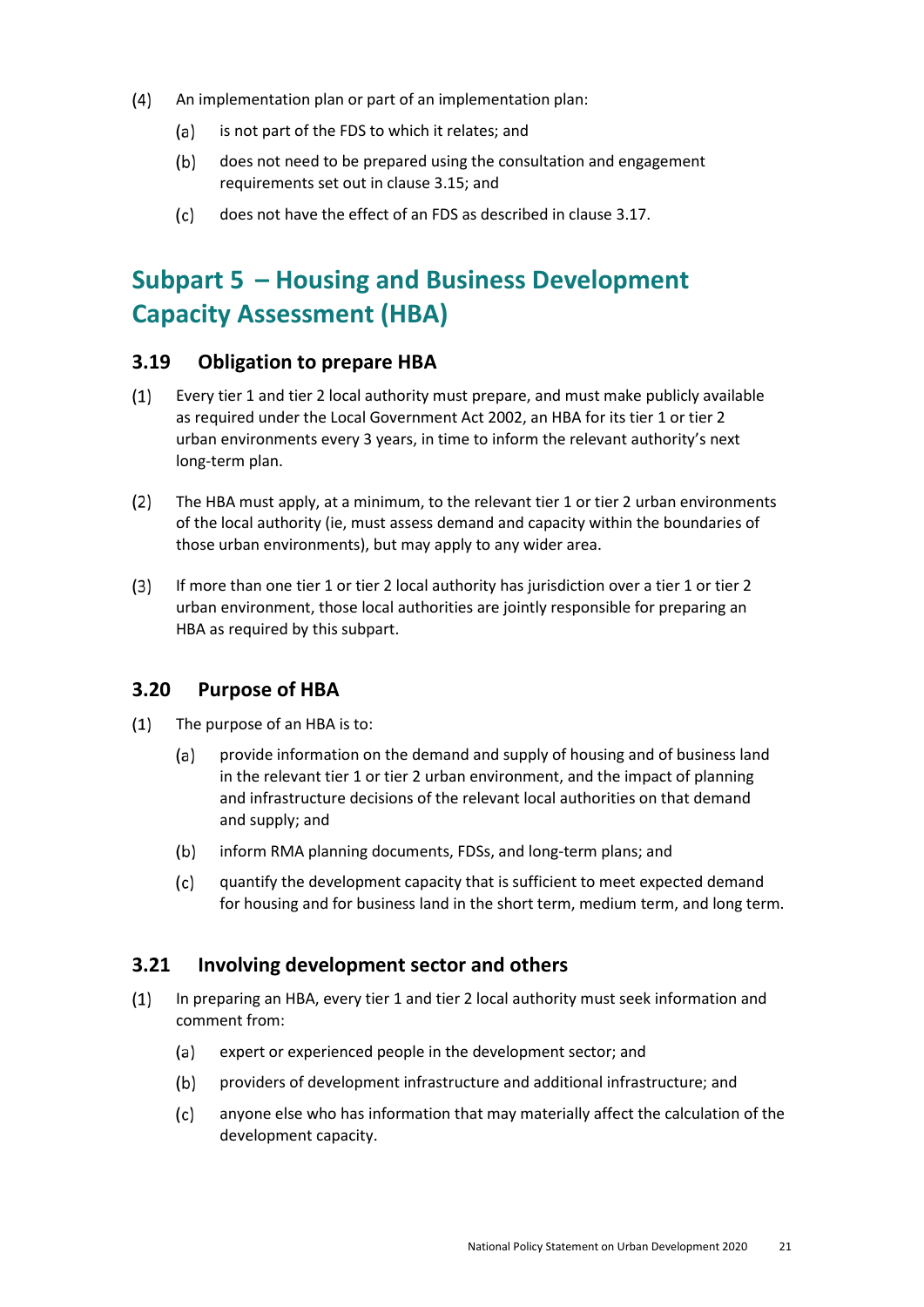#### <span id="page-21-0"></span>**3.22 Competitiveness margin**

- $(1)$ A competitiveness margin is a margin of development capacity, over and above the expected demand that tier 1 and tier 2 local authorities are required to provide, that is required in order to support choice and competitiveness in housing and business land markets.
- $(2)$ The competitiveness margins for both housing and business land are:
	- for the short term, 20% (a)
	- for the medium term, 20%  $(b)$
	- (c) for the long term, 15%.

#### **Housing**

#### <span id="page-21-1"></span>**3.23 Analysis of housing market and impact of planning**

- $(1)$ Every HBA must include analysis of how the relevant local authority's planning decisions and provision of infrastructure affects the affordability and competitiveness of the local housing market.
- $(2)$ The analysis must include an assessment of how well the current and likely future demands for housing by Māori and different groups in the community (such as older people, renters, homeowners, low-income households, visitors, and seasonal workers) are met, including the demand for different types and forms of housing (such as for lower-cost housing, papakāinga, and seasonal worker or student accommodation).
- $(3)$ The analysis must be informed by:
	- (a) market indicators, including:
		- (i) indicators of housing affordability, housing demand, and housing supply; and
		- (ii) information about household incomes, housing prices, and rents; and
	- $(b)$ price efficiency indicators.

#### <span id="page-21-2"></span>**3.24 Housing demand assessment**

- $(1)$ Every HBA must estimate, for the short term, medium term, and long term, the demand for additional housing in the region and each constituent district of the tier 1 or tier 2 urban environment:
	- $(a)$ in different locations; and
	- in terms of dwelling types.  $(b)$
- $(2)$ Local authorities may identify locations in any way they choose.
- Local authorities may identify the types of dwellings in any way they chose but must,  $(3)$ at a minimum, distinguish between standalone dwellings and attached dwellings.
- $(4)$ The demand for housing must be expressed in terms of numbers of dwellings.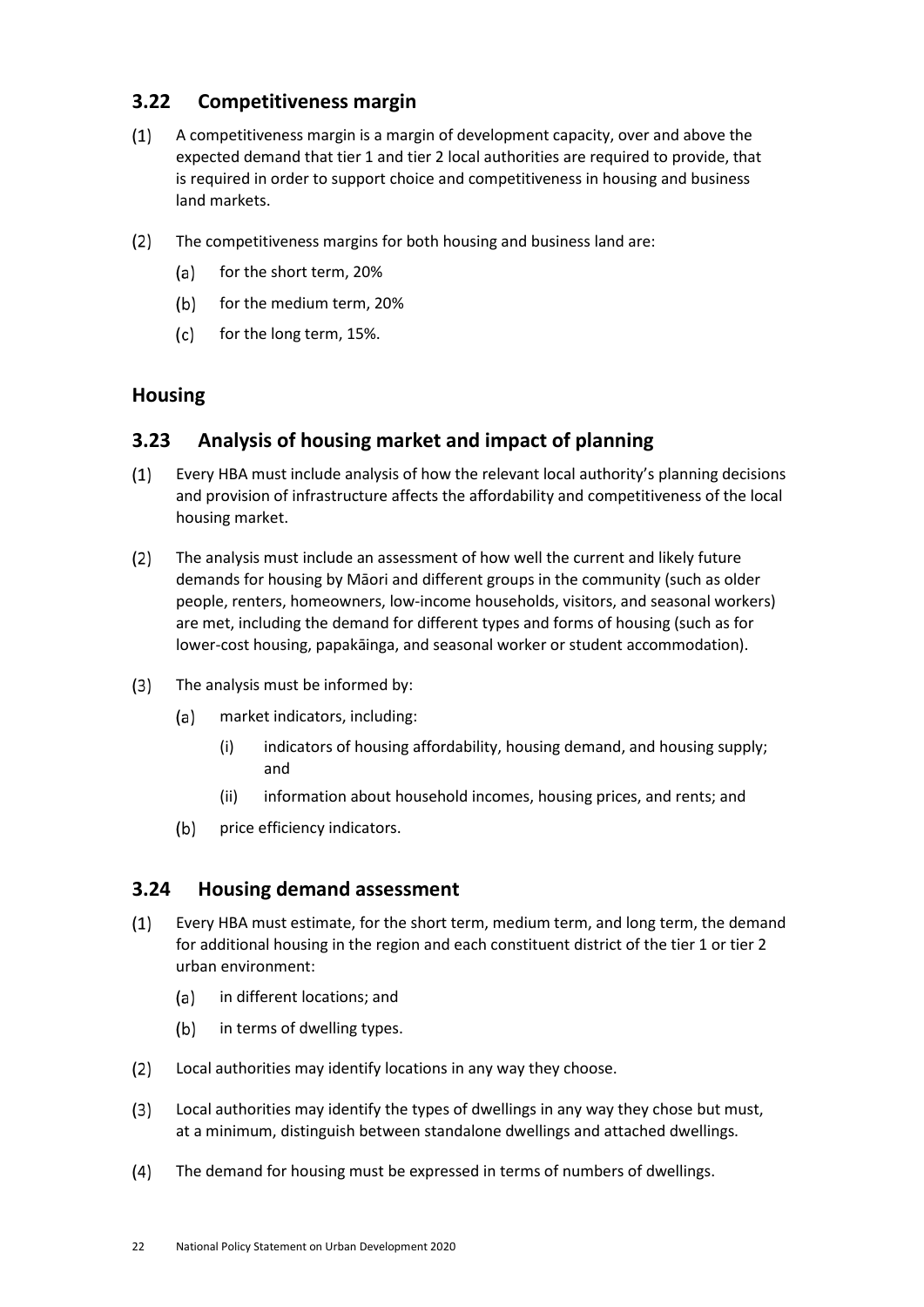- $(5)$ Every HBA must:
	- set out a range of projections of demand for housing in the short term, medium  $(a)$ term, and long term; and
	- identify which of the projections are the most likely in each of the short term,  $(b)$ medium term, and long term; and
	- $(c)$ set out the assumptions underpinning the different projections and the reason for selecting the most likely; and
	- $(d)$ if those assumptions involve a high level of uncertainty, the nature and potential effects of that uncertainty.

#### <span id="page-22-0"></span>**3.25 Housing development capacity assessment**

- $(1)$ Every HBA must quantify, for the short term, medium term, and long term, the housing development capacity for housing in the region and each constituent district of the tier 1 or tier 2 urban environment that is:
	- $(a)$ plan-enabled; and
	- $(b)$ plan-enabled and infrastructure-ready; and
	- $(c)$ plan-enabled, infrastructure-ready, and feasible and reasonably expected to be realised.
- $(2)$ The development capacity must be quantified as numbers of dwellings:
	- $(a)$ in different locations, including in existing and new urban areas; and
	- $(b)$ of different types, including standalone dwellings and attached dwellings.

#### <span id="page-22-1"></span>**3.26 Estimating what is feasible and reasonably expected to be realised**

- $(1)$ For the purpose of estimating the amount of development capacity that is reasonably expected to be realised, or that is both feasible and reasonably expected to be realised, local authorities:
	- $(a)$ may use any appropriate method; but
	- $(b)$ must outline and justify the methods, inputs, and assumptions used to arrive at the estimates.
- The following are examples of the kind of methods that a tier 1 local authority could use  $(2)$ to assess the amount of development capacity that is feasible and reasonably expected to be realised:
	- $(a)$ separately estimate the number of feasible dwellings (using a feasibility model) and the number of dwellings that can reasonably be expected to be realised (using building consents data on the number of sites and extent of allowed capacity that has been previously developed), for the short, medium and long term; compare the numbers of dwellings estimated by each method; then pick the lower of the numbers in each time period, to represent the amount of development capacity that is feasible and reasonably expected to be realised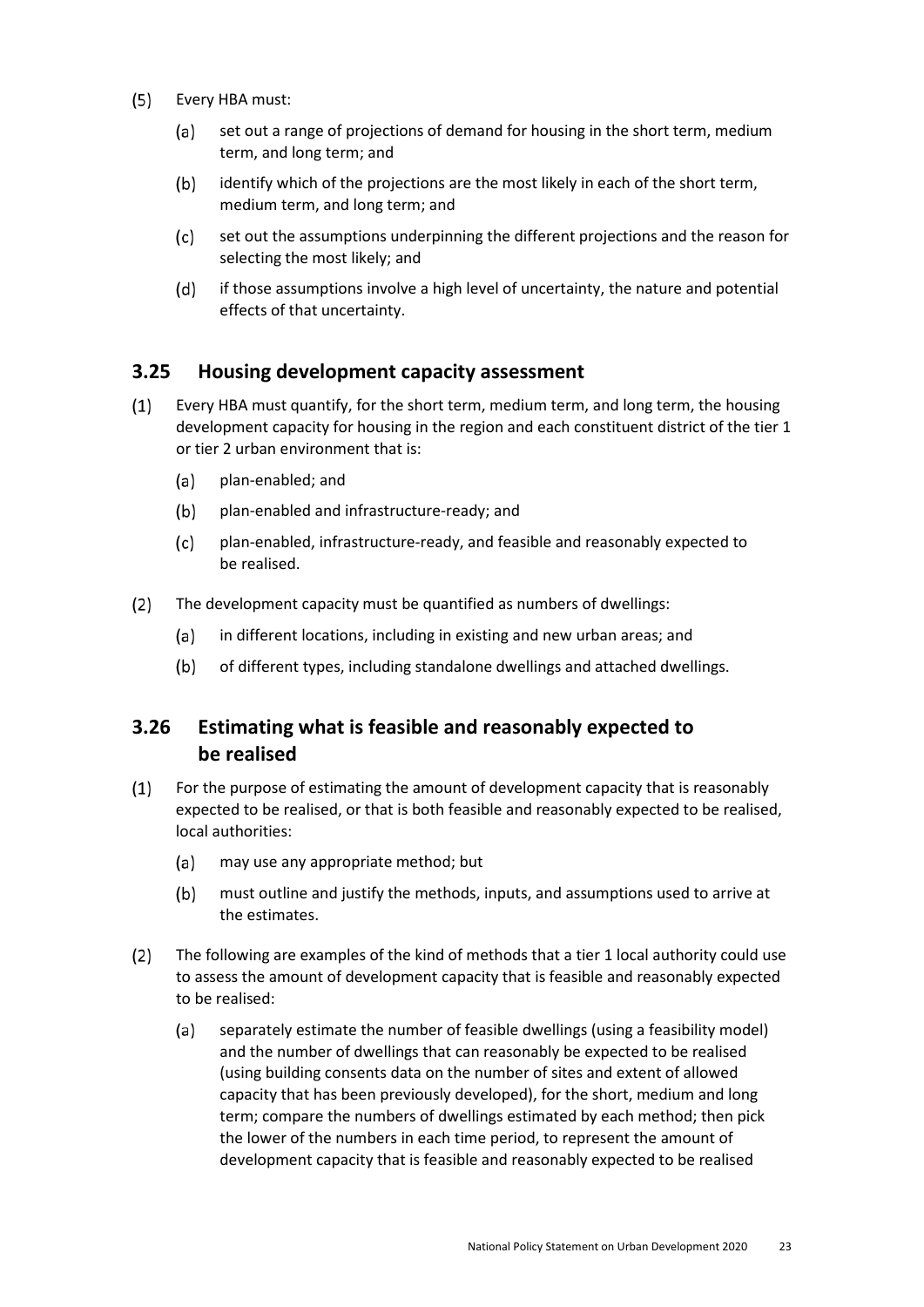- $(b)$ estimate the number of feasible dwellings or sites, and then assess the proportion of these that can reasonably be expected to be developed in the short, medium and long term, using information about landowner and developer intentions
- $(c)$ integrate information about past development trends and future landowner and developer intentions into the feasibility model, which could mean modifying assumptions about densities, heights, and timing of development.
- $(3)$ The following is an example of the kind of methods that a tier 2 local authority could use to assess the amount of development capacity that is feasible and reasonably expected to be realised:
	- assess the number of dwellings that can reasonably be expected to be developed  $(a)$ (using building consents data on the number of sites and extent of allowed capacity that has been developed previously), for the short, medium and long term; and
	- $(b)$ then seek advice from the development sector about what factors affect the feasibility of development.
- $(4)$ Different methods may be appropriate when assessing the development capacity that is reasonably expected to be realised in different circumstances, such as:
	- $(a)$ in existing, as opposed to new, urban areas; and
	- $(b)$ for stand-alone, as opposed to attached, dwellings.

#### <span id="page-23-0"></span>**3.27 Assessment of sufficient development capacity for housing**

- $(1)$ Every HBA must clearly identify, for the short term, medium term, and long term, where there is sufficient development capacity to meet demand for housing in the region and each constituent district of the tier 1 or tier 2 urban environment.
- $(2)$ The requirements of subclause (1) must be based on a comparison of:
	- (a) the demand for housing referred to in clause 3.24 plus the appropriate competitiveness margin; and
	- $(b)$ the development capacity identified under clause 3.25.
- $(3)$ If there is any insufficiency, the HBA must identify where and when this will occur and analyse the extent to which RMA planning documents, a lack of development infrastructure, or both, cause or contribute to the insufficiency.

#### <span id="page-23-1"></span>**Business land**

#### **3.28 Business land demand assessment**

- Every HBA must estimate, for the short term, medium term, and long term, the  $(1)$ demand from each business sector for additional business land in the region and each constituent district of the tier 1 or tier 2 urban environment.
- The demand must be expressed in hectares or floor areas. $(2)$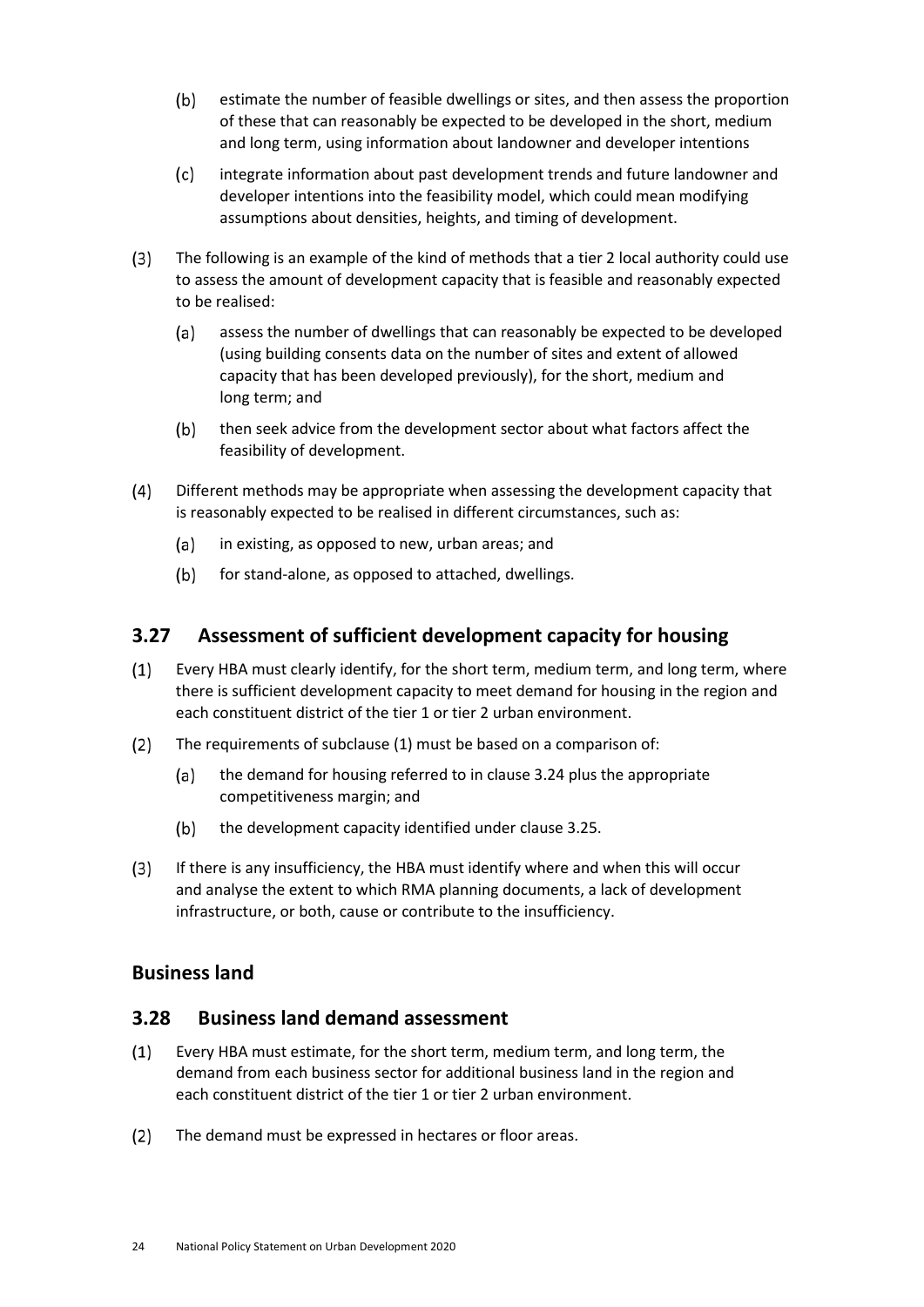- $(3)$ For the purpose of this clause, a local authority may identify business sectors in any way it chooses but must, as a minimum, distinguish between sectors that would use land zoned for commercial, retail, or industrial uses.
- $(4)$ The HBA for a tier 1 urban environment must:
	- $(a)$ set out a range of projections of demand for business land by business sector, for the short term, medium term, and long term; and
	- $(b)$ identify which of the projections is the most likely in each of the short term, medium term, and long term; and
	- (c) set out the assumptions underpinning the different projections and the reason for selecting which is the most likely; and
	- (d) if those assumptions involve a high level of uncertainty, the nature and potential effects of that uncertainty.
- The HBA for a tier 2 urban environment must:  $(5)$ 
	- set out the most likely projection of demand for business land by business sector (a) in the short term, medium term, and long term; and
	- $(b)$ set out the assumptions underpinning that projection; and
	- $(c)$ if those assumptions involve a high level of uncertainty, the nature and potential effects of that uncertainty.

#### <span id="page-24-0"></span>**3.29 Business land development capacity assessment**

- $(1)$ Every HBA must estimate the following, for the short term, medium term, and long term, for the region and each constituent district of the tier 1 or tier 2 urban environment:
	- $(a)$ the development capacity (in terms of hectares or floor areas) to meet expected demand for business land for each business sector, plus the appropriate competitiveness margin; and
	- of that development capacity, the development capacity that is:  $(b)$ 
		- (i) plan-enabled; and
		- (ii) plan-enabled and infrastructure-ready; and
		- (iii) plan-enabled, infrastructure-ready, and suitable for each business sector.
- $(2)$ A local authority may define what it means for development capacity to be "suitable" in any way it chooses, but suitability must, at a minimum, include suitability in terms of location and site size.

#### <span id="page-24-1"></span>**3.30 Assessment of sufficient development capacity for business land**

 $(1)$ Every HBA must clearly identify, for the short term, medium term, and long term, whether there is sufficient development capacity to meet demand for business land in the region and each constituent district of the tier 1 or tier 2 urban environment.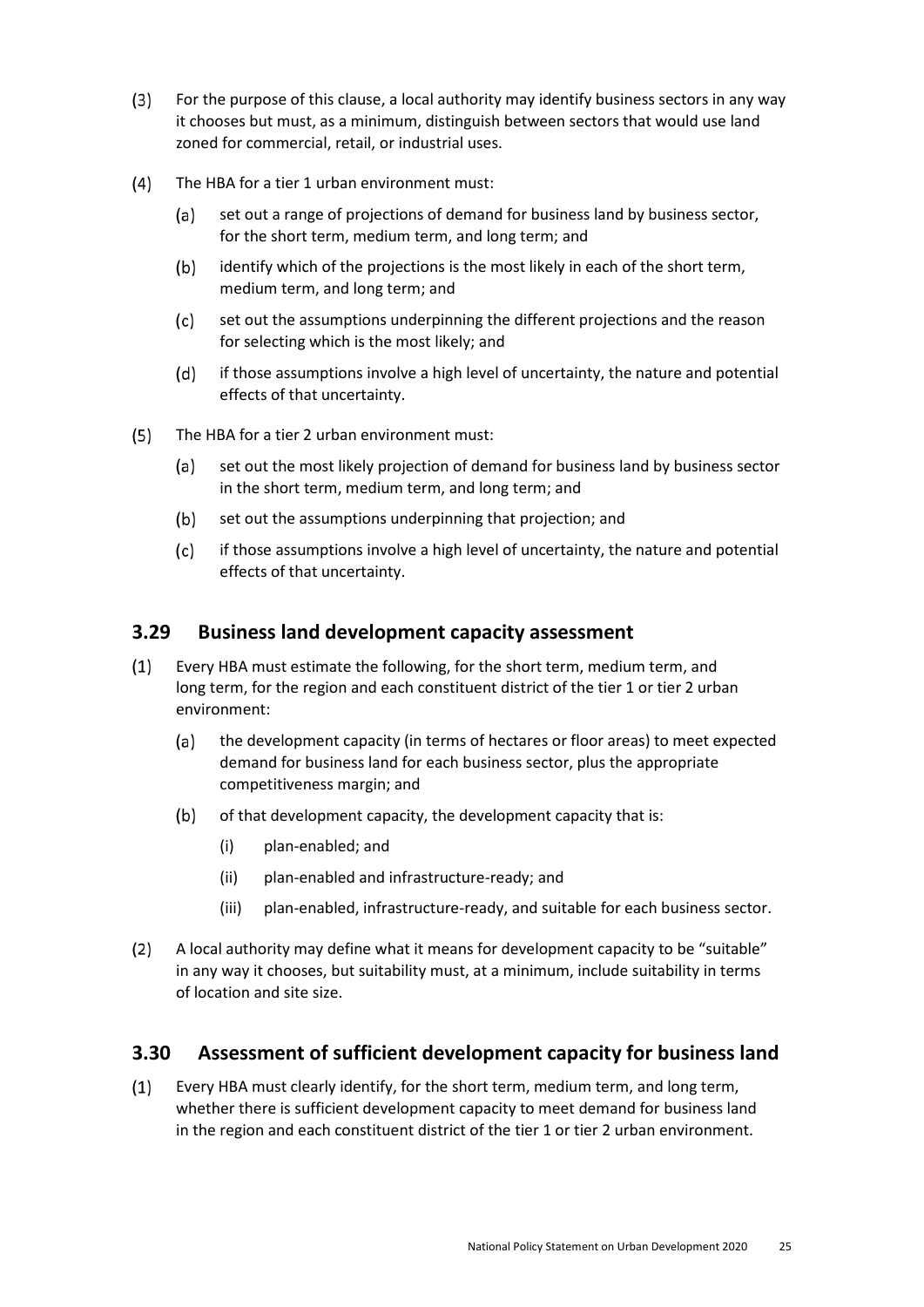- $(2)$ The requirements of subclause (1) must be based on a comparison of:
	- $(a)$ the demand for business land referred to in clause 3.28 plus the appropriate competitiveness margin; and
	- $(b)$ the development capacity identified under clause 3.29.
- $(3)$ If there is any insufficiency, the HBA must identify where and when this will occur and analyse the extent to which RMA planning documents, a lack of development infrastructure, or both, cause or contribute to the insufficiency.

### <span id="page-25-0"></span>**Subpart 6 – Intensification in tier 1 urban environments**

#### <span id="page-25-1"></span>**3.31 Tier 1 territorial authorities implementing intensification policies**

- $(1)$ Every tier 1 territorial authority must identify, by location, the building heights and densities required by Policy 3.
- $(2)$ If the territorial authority considers that it is necessary to modify the building height or densities in order to provide for a qualifying matter (as permitted under Policy 4), it must:
	- $(a)$ identify, by location, where the qualifying matter applies; and
	- $(b)$ specify the alternate building heights and densities proposed for those areas.
- $(3)$ The territorial authority must make the information required by subclauses (1) and (2) publicly available at the same time as it notifies any plan change or proposed plan change to give effect to Policy 3.

#### <span id="page-25-2"></span>**3.32 Qualifying matters**

- $(1)$ In this National Policy Statement, **qualifying matter** means any of the following:
	- $(a)$ a matter of national importance that decision-makers are required to recognise and provide for under section 6 of the Act
	- $(b)$ a matter required in order to give effect to any other National Policy Statement
	- any matter required for the purpose of ensuring the safe or efficient operation of  $(c)$ nationally significant infrastructure
	- (d) open space provided for public use, but only in relation to the land that is open space
	- (e) an area subject to a designation or heritage order, but only in relation to the land that is subject to the designation or heritage order
	- $(f)$ a matter necessary to implement, or ensure consistency with, iwi participation legislation
	- the requirement to provide sufficient business land suitable for low density uses  $(g)$ to meet expected demand under this National Policy Statement
	- $(h)$ any other matter that makes high density development as directed by Policy 3 inappropriate in an area, but only if the requirements of clause 3.33(3) are met.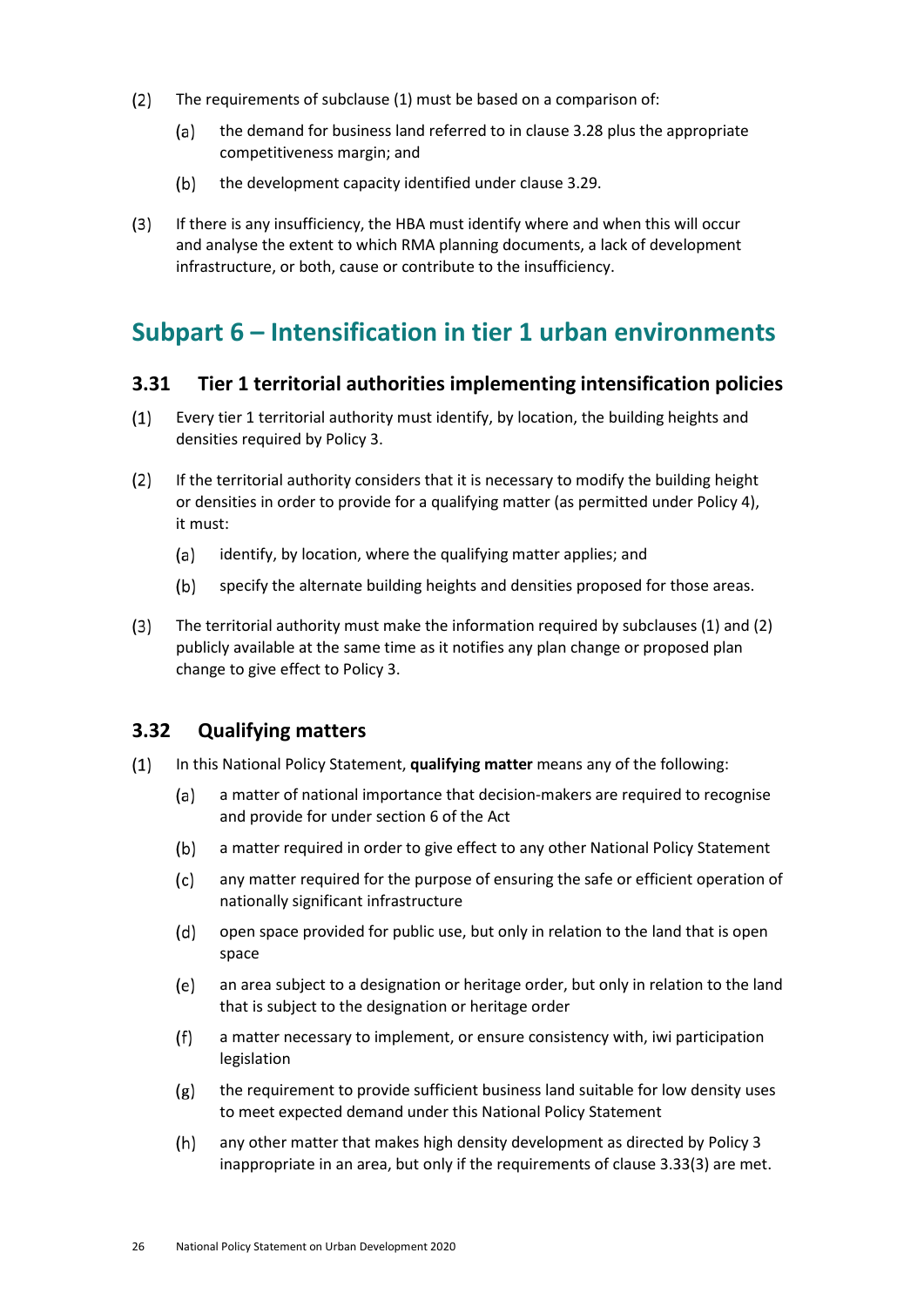#### <span id="page-26-0"></span>**3.33 Requirements if qualifying matter applies**

- $(1)$ This clause applies if a territorial authority is amending its district plan and intends to rely on Policy 4 to justify a modification to the direction in Policy 3 in relation to a specific area.
- $(2)$ The evaluation report prepared under section 32 of the Act in relation to the proposed amendment must
	- $(a)$ demonstrate why the territorial authority considers that:
		- (i) the area is subject to a qualifying matter; and
		- (ii) the qualifying matter is incompatible with the level of development directed by Policy 3 for that area; and
	- assess the impact that limiting development capacity, building height or density  $(b)$ (as relevant) will have on the provision of development capacity; and
	- $(c)$ assess the costs and broader impacts of imposing those limits.
- $(3)$ A matter is not a qualifying matter under clause  $3.32(1)(h)$  in relation to an area unless the evaluation report also:
	- $(a)$ identifies the specific characteristic that makes the level of development directed by Policy 3 inappropriate in the area, and justifies why that is inappropriate in light of the national significance of urban development and the objectives of this National Policy Statement; and
	- $(b)$ includes a site-specific analysis that:
		- (i) identifies the site to which the matter relates; and
		- (ii) evaluates the specific characteristics on a site-specific basis to determine the spatial extent where intensification needs to be compatible with the specific matter; and
		- (iii) evaluates an appropriate range of options to achieve the greatest heights and densities directed by Policy 3, while managing the specific characteristics.

#### <span id="page-26-1"></span>**3.34 Effects on consideration of resource consents**

 $(1)$ Nothing in Policies 3 or 4 or this subpart precludes the consideration (under section 104 of the Act) of any actual or potential effects on the environment associated with building heights.

### <span id="page-26-2"></span>**Subpart 7 – Development outcomes for zones**

#### <span id="page-26-3"></span>**3.35 Development outcomes for zones**

- $(1)$ Every tier 1, 2 or 3 territorial authority must ensure that:
	- $(a)$ the objectives for every zone in an urban environment in its district describe the development outcomes intended for the zone over the life of the plan and beyond; and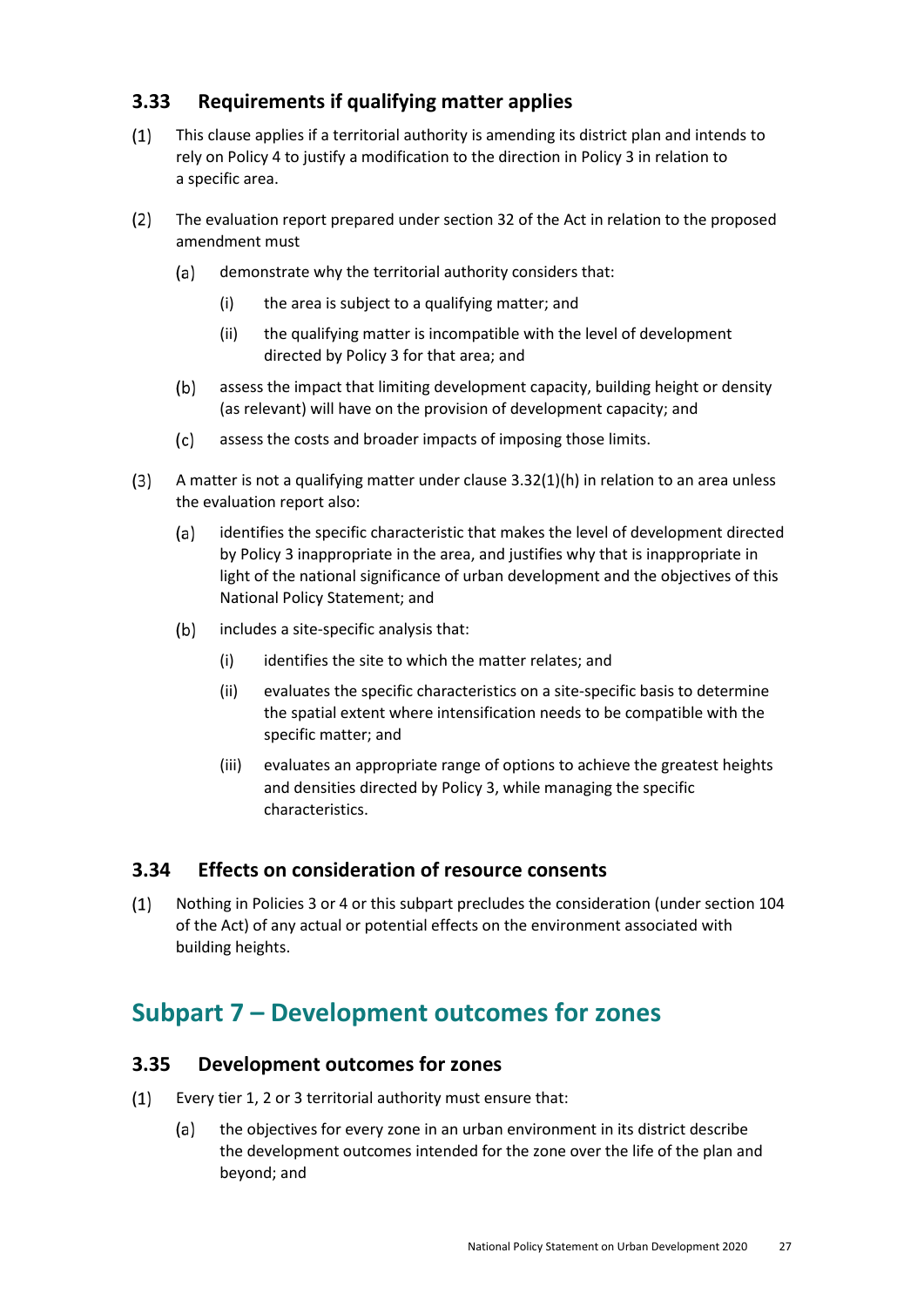$(b)$ the policies and rules in its district plan are individually and cumulatively consistent with the development outcomes described in the objectives for each zone.

#### <span id="page-27-0"></span>**3.36 Development outcomes consistent with intensification policies**

 $(1)$ Every tier 1 territorial authority must ensure that the development outcomes for zones in its tier 1 urban environments are consistent with the outcomes required by Policy 3.

#### <span id="page-27-1"></span>**3.37 Monitoring development outcomes**

- $(1)$ Every tier 1 territorial authority must monitor the extent to which development is occurring in each of the following zones as anticipated by the development outcomes included in the objectives for the zone:
	- (a) city centre zones
	- $(b)$ metropolitan centre zones
	- (c) town centre zones
	- $(d)$ mixed use zones
	- (e) high density residential zones
	- medium density residential zones  $(f)$
	- $(g)$ general residential zones.
- $(2)$ If monitoring under this clause indicates that development outcomes are not being realised, the territorial authority must, as soon as practicable:
	- undertake an assessment to identify whether provisions of the district plan (a) (individually and cumulatively), or any other factors (and if so, what factors), or both, are contributing to the failure to realise development outcomes; and
	- $(b)$ give public notice (as defined in the Act) of the results of the assessment.
- $(3)$ If the assessment indicates that provisions of a district plan are contributing to the failure to realise development outcomes, the territorial authority must change its district plan to address the deficiency.
- $(4)$ If the assessment indicates that other factors are contributing to the failure to realise development outcomes, the territorial authority must consider alternative methods to improve the rate of realisation (such as the use of incentives for site amalgamation).
- $(5)$ Any plan change required under subclause (3) must be notified as soon as practicable, and no later than 12 months after the assessment is publicly notified.

## <span id="page-27-2"></span>**Subpart 8 – Car parking**

#### <span id="page-27-3"></span>**3.38 Car parking**

 $(1)$ If the district plan of a tier 1, 2, or 3 territorial authority contains objectives, policies, rules, or assessment criteria that have the effect of requiring a minimum number of car parks to be provided for a particular development, land use, or activity, the territorial authority must change its district plan to remove that effect, other than in respect of accessible car parks.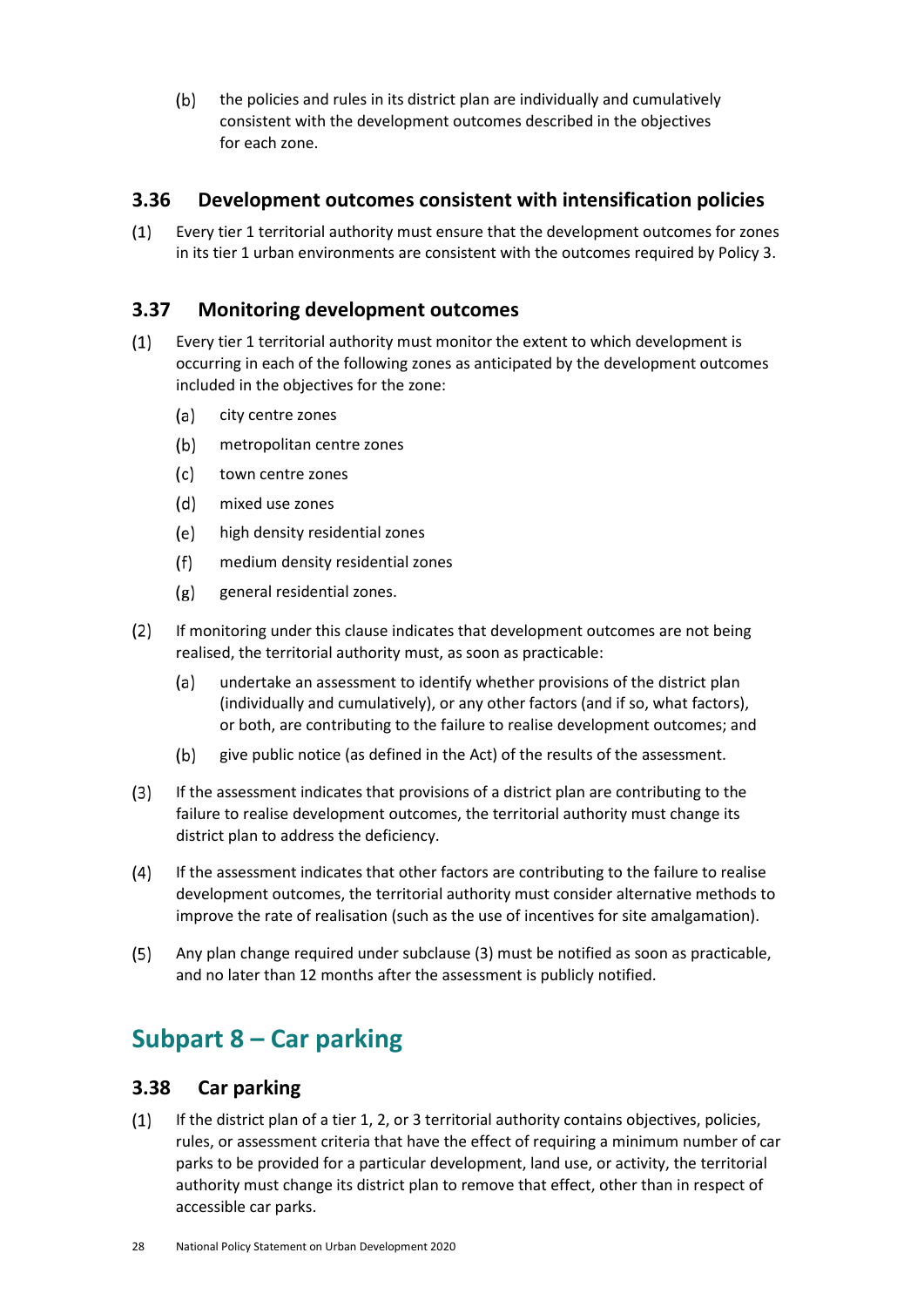- $(2)$ Territorial authorities must make any changes required by subclause (1) without using a process in Schedule 1 of the Act.
- $(3)$ Nothing in this National Policy Statement prevents a district plan including objectives. policies, rules, or assessment criteria:
	- $(a)$ requiring a minimum number of accessible car parks to be provided for any activity; or
	- $(b)$ relating to parking dimensions or manoeuvring standards to apply if:
		- (i) a developer chooses to supply car parks; or
		- (ii) when accessible car parks are required.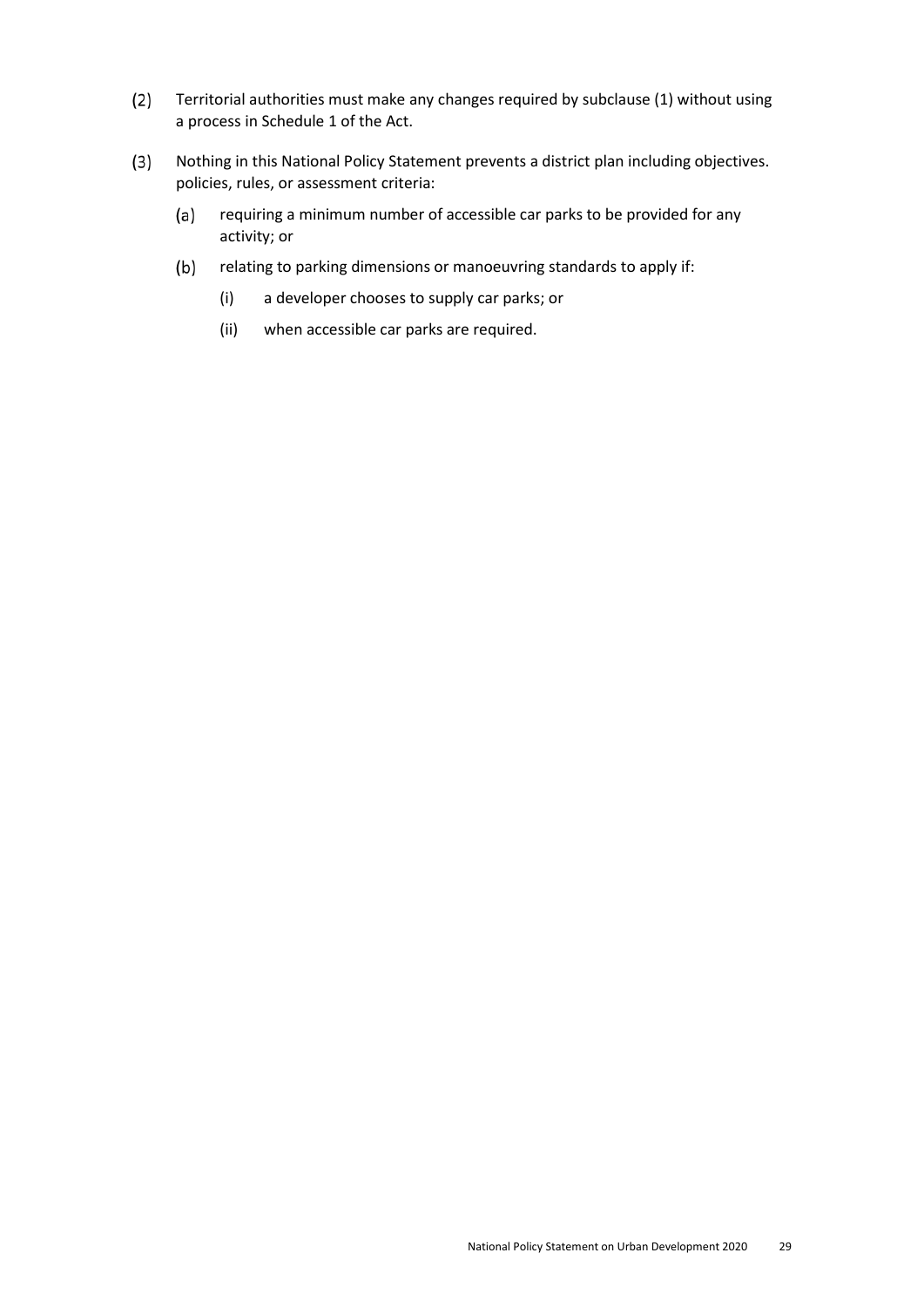## <span id="page-29-0"></span>**Part 4: Timing**

#### <span id="page-29-1"></span>**4.1 Timeframes for implementation**

- $(1)$ Every tier 1, 2, and 3 local authority must amend its regional policy statement or district plan to give effect to the provisions of this National Policy Statement as soon as practicable
- $(2)$ In addition, local authorities must comply with specific policies of this National Policy Statement in accordance with the following table:

| Local authority   | <b>Subject</b>                                                  | <b>National Policy Statement</b><br>provisions | By when                                             |
|-------------------|-----------------------------------------------------------------|------------------------------------------------|-----------------------------------------------------|
| Tier 1 only       | Intensification                                                 | Policies 3 and 4 (see Part 3<br>subpart 6)     | Not later than 2 years after<br>commencement date   |
| Tier 2 only       | Intensification                                                 | Policy 5                                       | Not later than 2 years after<br>commencement date   |
| Tiers 1 and 2     | First FDS made publicly<br>available after<br>commencement date | Policy 2 (see Part 3 subpart 4)                | In time to inform the 2024<br>long-term plan        |
| Tiers 1 and 2     | HBA so far as it relates to<br>housing                          | Policy 2 (see Part 3 subpart 5)                | By 31 July 2021                                     |
| Tiers 1 and 2     | HBA relating to both<br>housing and business land               | Policy 2 (see Part 3 subpart 5)                | In time to inform the 2024<br>long-term plan        |
| Tiers 1, 2, and 3 | Car parking                                                     | Policy 11(a) (see clause 3.38)                 | Not later than 18 months<br>after commencement date |